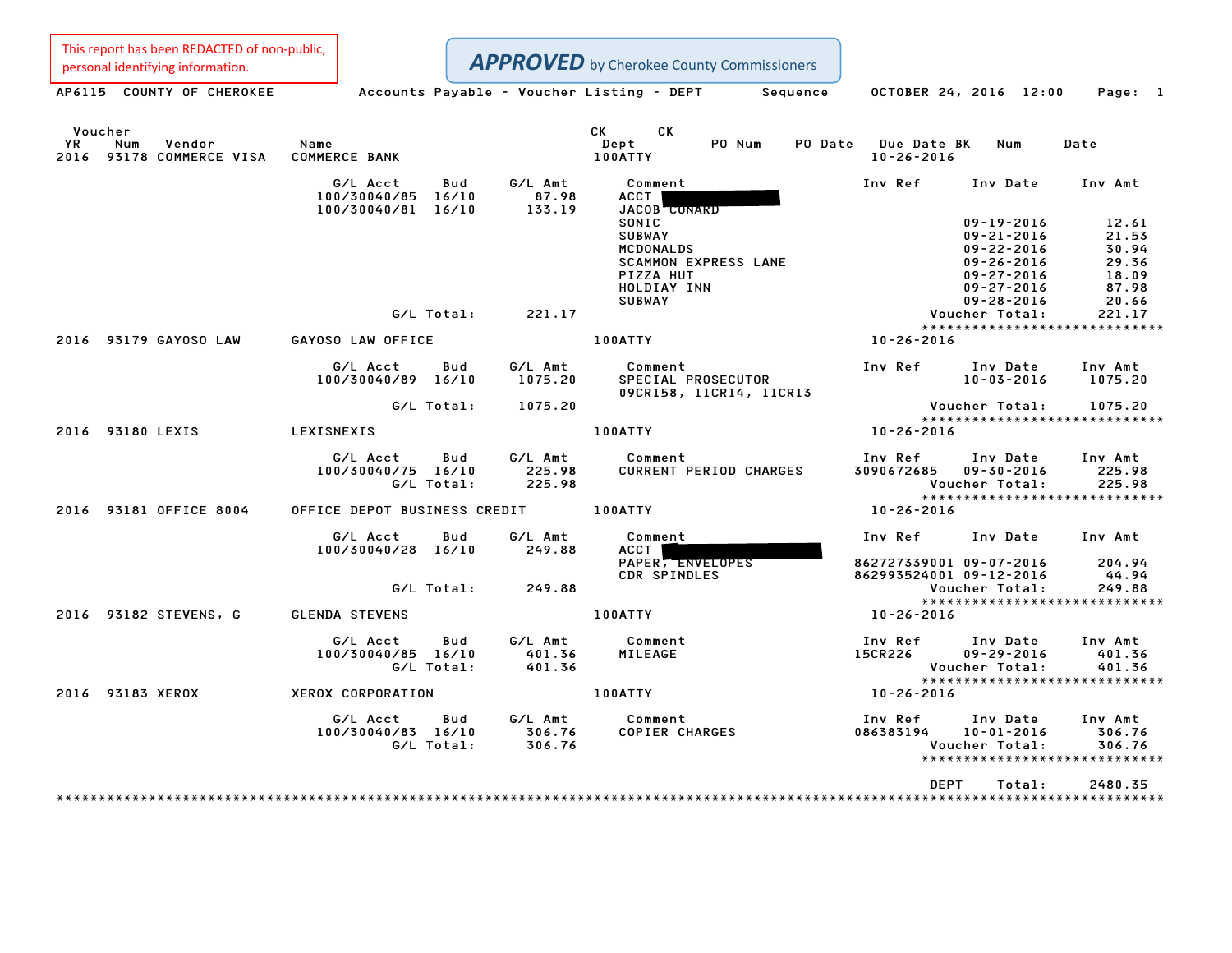| AP6115 COUNTY OF CHEROKEE                                                |                                                   |                                      | Accounts Payable – Voucher Listing – DEPT         Sequence                       | OCTOBER 24, 2016 12:00                  |                                                  | Page: 2                                                        |
|--------------------------------------------------------------------------|---------------------------------------------------|--------------------------------------|----------------------------------------------------------------------------------|-----------------------------------------|--------------------------------------------------|----------------------------------------------------------------|
| Voucher<br>YR<br>Num<br>Vendor<br>93155 COMMERCE VISA<br>2016            | Name<br><b>COMMERCE BANK</b>                      |                                      | CK.<br>CK<br>PO Num<br>Dept<br>100CHOUSE                                         | PO Date Due Date BK<br>$10 - 26 - 2016$ | Num                                              | Date                                                           |
|                                                                          | G/L Acct<br>100/30080/29 16/10                    | G/L Amt<br>Bud<br>19.08              | Comment<br>ACCT<br>RALPH <b>HOUSER</b>                                           | Inv Ref                                 | Inv Date                                         | Inv Amt                                                        |
|                                                                          | G/L Total:                                        | 19.08                                | DOLLAR GENERAL<br>DOLLAR GENERAL                                                 |                                         | 09-15-2016<br>$09 - 15 - 2016$<br>Voucher Total: | 15.26<br>3.82<br>19.08                                         |
| 2016                                                                     | 93078 CRAWFORD CLERK CRAWFORD COUNTY CLERK        |                                      | <b>100CHOUSE</b>                                                                 | 10-26-2016                              |                                                  | *****************************                                  |
|                                                                          | G/L Acct<br>100/30080/89 16/10                    | G/L Amt<br>Bud<br>868.01             | Comment<br>DISTRICT CORONERS SALARY<br>CHEROKEE COUNTY PORTION<br>SEPTEMBER 2016 | Inv Ref                                 | Inv Date<br>$10 - 01 - 2016$                     | Inv Amt<br>868.01                                              |
|                                                                          | G/L Total:                                        | 868.01                               |                                                                                  |                                         | Voucher Total:                                   | 868.01                                                         |
| 2016 93141 FIRST MORGUE                                                  | FIRST CALL MORGUE, LLC                            |                                      | <b>100CHOUSE</b>                                                                 | 10-26-2016                              |                                                  | *****************************                                  |
|                                                                          | G/L Acct<br>100/30080/89 16/10                    | Bud<br>G/L Amt<br>900.00             | Comment<br>AUTOPSY FEE                                                           | Inv Ref                                 | Inv Date                                         | Inv Amt                                                        |
|                                                                          | G/L Total:                                        | 900.00                               |                                                                                  | 3743                                    | 10-12-2016<br>Voucher Total:                     | 900.00<br>900.00                                               |
| 2016 93079 FISHER, PATTERS FISHER, PATTERSON, SAYLER & SMITH L 100CHOUSE |                                                   |                                      |                                                                                  | 10-26-2016                              |                                                  | *****************************                                  |
|                                                                          | G/L Acct<br>100/30080/89 16/10                    | Bud<br>G/L Amt<br>165.30             | Comment<br>NATL GAMING COMMISSION<br>FILE 1066-30439                             | Inv Ref<br>78987                        | Inv Date<br>$09 - 10 - 2019$                     | Inv Amt<br>165.30                                              |
|                                                                          | G/L Total:                                        | 165.30                               |                                                                                  |                                         | Voucher Total:                                   | 165.30<br>*****************************                        |
| 2016 93149 KS DEPT OF REVE KANSAS DEPARTMENT OF REVENUE                  |                                                   |                                      | <b>100CHOUSE</b>                                                                 | 10-26-2016                              |                                                  |                                                                |
|                                                                          | G/L Acct<br>100/30080/73 16/10                    | G/L Amt<br>Bud<br>456.84             | Comment<br>MILEAGE/DRIVERS LICENSE<br><b>BAXTER SPRINGS</b>                      | Inv Ref<br>$2017 - 3$                   | Inv Date<br>10-12-2016                           | Inv Amt<br>456.84                                              |
|                                                                          | G/L Total:                                        | 456.84                               |                                                                                  |                                         | Voucher Total:                                   | 456.84<br>*****************************                        |
| 2016                                                                     | 93163 PITNEY PURCHASE PITNEY BOWES PURCHASE POWER |                                      | 100CHOUSE                                                                        | 10-26-2016                              |                                                  |                                                                |
|                                                                          | G/L Acct<br>100/30080/89 16/10<br>G/L Total:      | Bud<br>G/L Amt<br>4899.61<br>4899.61 | Comment<br>ACCT                                                                  | Inv Ref                                 | Inv Date<br>10-09-2016<br>Voucher Total:         | Inv Amt<br>4899.61<br>4899.61<br>***************************** |
|                                                                          |                                                   |                                      |                                                                                  | DEPT                                    | Total:                                           | 7308.84                                                        |
| 2016 93077 COLUMBUS NEWS                                                 | COLUMBUS NEWS REPORT                              |                                      | 100COMM                                                                          | $10 - 26 - 2016$                        |                                                  |                                                                |
|                                                                          | G/L Acct<br>100/30010/78 16/10<br>G/L Total:      | G/L Amt<br>Bud<br>48.00<br>48.00     | Comment<br>RESOLUTION 25-2016                                                    | Inv Ref<br>2                            | Inv Date<br>$10 - 05 - 2016$<br>Voucher Total:   | Inv Amt<br>48.00<br>48.00<br>*****************************     |
|                                                                          |                                                   |                                      |                                                                                  | DEPT                                    | Total:                                           | 48.00                                                          |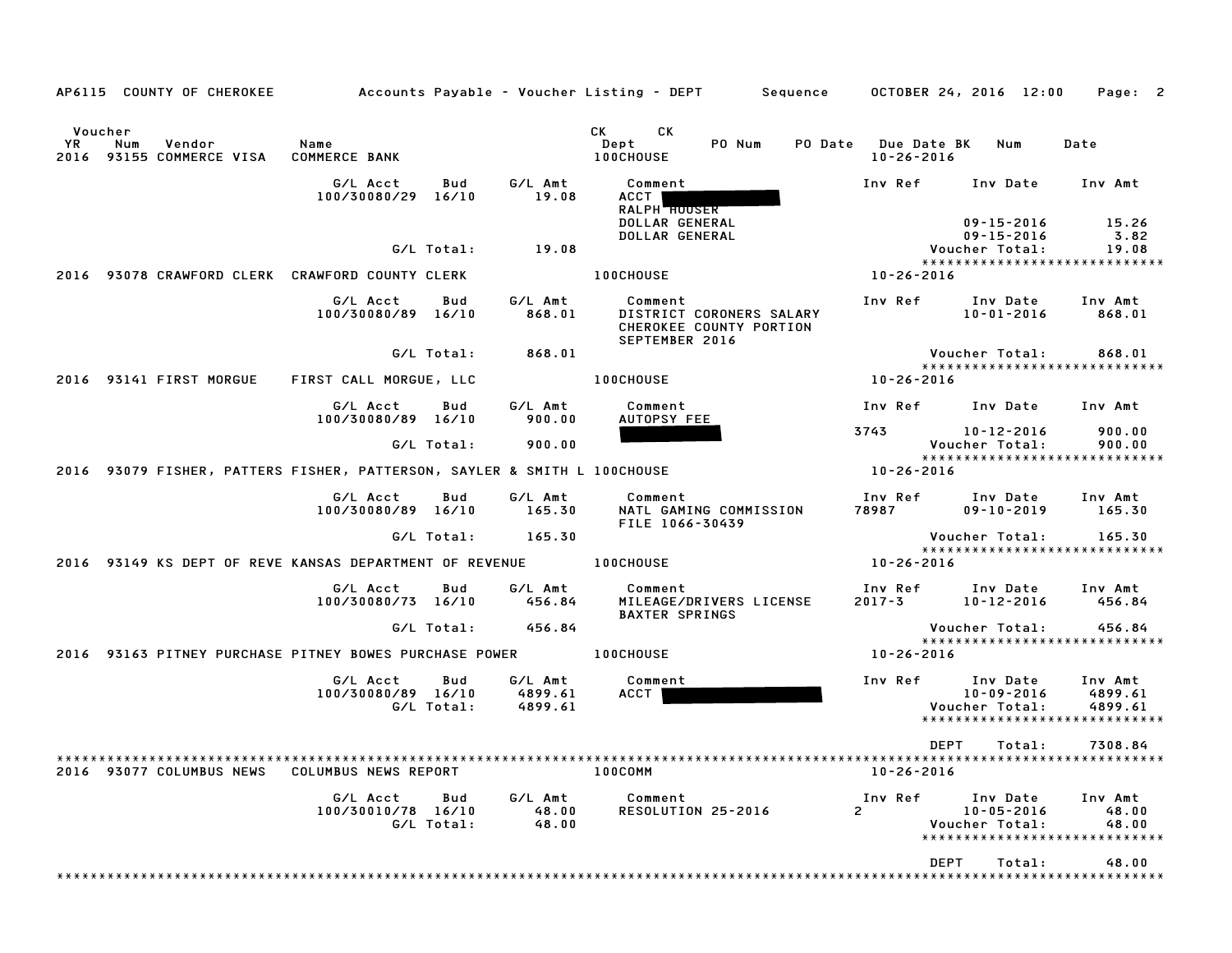|                      | AP6115 COUNTY OF CHEROKEE            |                                |                   |                               | Accounts Payable – Voucher Listing – DEPT         Sequence |                                         | OCTOBER 24, 2016 12:00                                                          | Page: 3                       |
|----------------------|--------------------------------------|--------------------------------|-------------------|-------------------------------|------------------------------------------------------------|-----------------------------------------|---------------------------------------------------------------------------------|-------------------------------|
| Voucher<br><b>YR</b> | Vendor<br>Num<br>2016 93080 NEX TECH | Name<br>NEX-TECH               |                   |                               | <b>CK</b><br>CK<br>Dept<br>PO Num<br>100COMP               | PO Date Due Date BK<br>$10 - 26 - 2016$ | Num                                                                             | Date                          |
|                      |                                      | G/L Acct<br>100/30150/89 16/10 | Bud<br>G/L Total: | G/L Amt<br>2.50<br>2.50       | Comment<br>ACCT 0000403167                                 | Inv Ref                                 | Inv Date<br>$10 - 01 - 2016$<br>Voucher Total:                                  | Inv Amt<br>2.50<br>2.50       |
|                      | 2016 93081 STRONGHOLD                | STRONGHOLD DATA                |                   |                               | 100COMP                                                    | 10-26-2016                              | *****************************                                                   |                               |
|                      |                                      | G/L Acct<br>100/30150/89 16/10 | Bud<br>G/L Total: | G/L Amt<br>3800.00<br>3800.00 | Comment<br>AGREEMENT MSP PLATINUM                          | Inv Ref<br>20958                        | Inv Date<br>$10 - 01 - 2016$<br>Voucher Total:<br>***************************** | Inv Amt<br>3800.00<br>3800.00 |
|                      |                                      |                                |                   |                               |                                                            | <b>DEPT</b>                             | Total:                                                                          | 3802.50                       |
|                      | 2016 93158 ALLISON, N                | NICOLE LYNETTE ALLISON         |                   |                               | 100DCOURT                                                  | $10 - 26 - 2016$                        |                                                                                 |                               |
|                      |                                      | G/L Acct<br>100/30070/73 16/10 | Bud<br>G/L Total: | G/L Amt<br>203.31<br>203.31   | Comment<br><b>TRAVEL</b>                                   | Inv Ref                                 | Inv Date<br>10-17-2016<br>Voucher Total:<br>******************************      | Inv Amt<br>203.31<br>203.31   |
|                      | 2016 93159 CARLSON, T                | TAMMIE CARLSON-OAS             |                   |                               | 100DCOURT                                                  | 10-26-2016                              |                                                                                 |                               |
|                      |                                      | G/L Acct<br>100/30070/73 16/10 | Bud<br>G/L Total: | G/L Amt<br>256.19<br>256.19   | Comment<br>TRAVEL EXPENSE                                  | Inv Ref                                 | Inv Date<br>$10 - 17 - 2016$<br>Voucher Total:                                  | Inv Amt<br>256.19<br>256.19   |
|                      | 2016 93143 ETTINGERS                 | ETTINGER'S OFFICE SUPPLY       |                   |                               | 100DCOURT                                                  | 10-26-2016                              | ******************************                                                  |                               |
|                      |                                      | G/L Acct<br>100/30070/21 16/10 | Bud               | G/L Amt<br>299.48             | Comment<br>TONER, FOLDERS, TAPE<br>ENVELOPES, LABELMAKER   | Inv Ref<br>4782470                      | Inv Date<br>$09 - 13 - 2016$                                                    | Inv Amt<br>299.48             |
|                      |                                      |                                | G/L Total:        | 299.48                        |                                                            |                                         | Voucher Total:<br>*****************************                                 | 299.48                        |
|                      | 2016 93160 REDWOOD TOXIC             | REDWOOD TOXICOLOGY LABORATORY  |                   |                               | 100DCOURT                                                  | 10-26-2016                              |                                                                                 |                               |
|                      |                                      | G/L Acct<br>100/30070/89 16/10 | Bud               | G/L Amt<br>354.50             | Comment<br>DRUG TEST KITS                                  | Inv Ref<br>573133<br>572210             | Inv Date<br>$09 - 26 - 2016$<br>$09 - 19 - 2016$                                | Inv Amt<br>148.25<br>206.25   |
|                      |                                      |                                | G/L Total:        | 354.50                        |                                                            |                                         | Voucher Total:<br>******************************                                | 354.50                        |
|                      | 2016 93154 COMMERCE VISA             | <b>COMMERCE BANK</b>           |                   |                               | 100DEPT OFF                                                | DEPT<br>10-26-2016                      | Total:                                                                          | 1113.48                       |
|                      |                                      | G/L Acct<br>100/30330/31 16/10 | Bud               | G/L Amt<br>149.00             | Comment<br>ACCT  <br><b>JUANITA HODGSON</b>                | Inv Ref                                 | Inv Date                                                                        | Inv Amt                       |
|                      |                                      |                                | G/L Total:        | 149.00                        | PRO WARE                                                   |                                         | $09 - 26 - 2016$<br>Voucher Total:<br>*****************************             | 149.00<br>149.00              |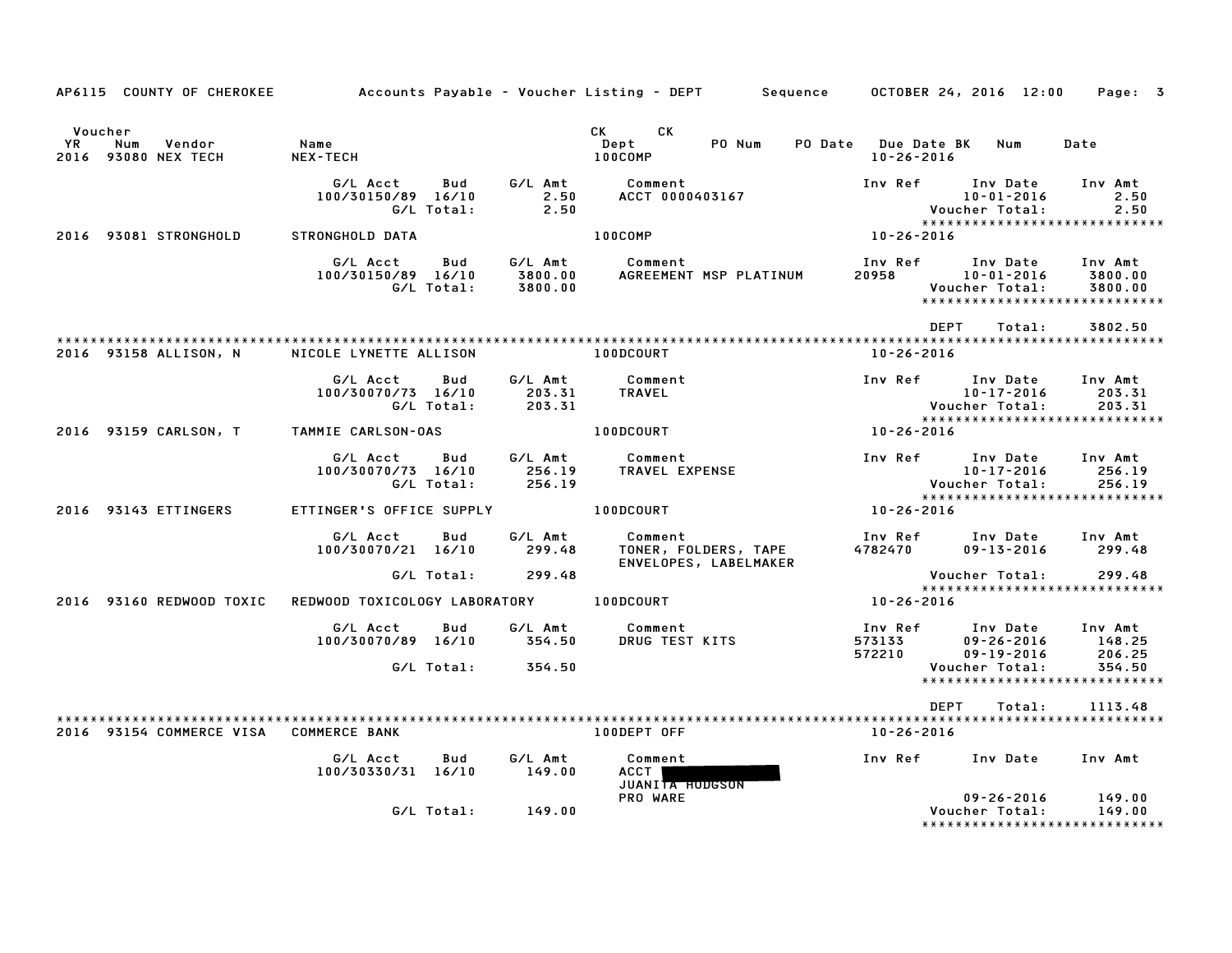| AP6115 COUNTY OF CHEROKEE                                 |                                                                           |                                     | Accounts Payable – Voucher Listing – DEPT<br>Sequence                                              |                                                               | OCTOBER 24, 2016 12:00                                               | Page: 4                                                       |
|-----------------------------------------------------------|---------------------------------------------------------------------------|-------------------------------------|----------------------------------------------------------------------------------------------------|---------------------------------------------------------------|----------------------------------------------------------------------|---------------------------------------------------------------|
| Voucher<br>YR<br>Num<br>Vendor<br>93161 ETTINGERS<br>2016 | Name<br>ETTINGER'S OFFICE SUPPLY                                          |                                     | Dept<br>PO Num<br>PO Date<br>100DEPT OFF                                                           | <b>Due Date BK</b><br>$10 - 26 - 2016$                        | <b>CK</b><br>Num                                                     | СK<br>Date                                                    |
|                                                           | G/L Acct<br>Bud<br>100/30330/31 16/10<br>G/L Total:                       | G/L Amt<br>153.13<br>153.13         | Comment<br>TOWELS, T/TISSUE, SOAP                                                                  | Inv Ref<br>4796250                                            | Inv Date<br>$10 - 13 - 2016$<br>Voucher Total:                       | Inv Amt<br>153.13<br>153.13<br>****************************** |
| 2016 93083 HEARTLAND                                      | HEARTLAND ELECTRIC COOPERATIVE INC 100E/P                                 |                                     |                                                                                                    | <b>DEPT</b><br>$10 - 26 - 2016$                               | Total:                                                               | 302.13                                                        |
|                                                           | G/L Acct<br>Bud<br>100/30090/89 16/10<br>G/L Total:                       | G/L Amt<br>43.00<br>43.00           | Comment<br><b>ACCT 50891200</b>                                                                    | Inv Ref                                                       | Inv Date<br>$10 - 03 - 2016$<br>Voucher Total:                       | Inv Amt<br>43.00<br>43.00<br>*****************************    |
| 2016 93084 WESTAR                                         | <b>WESTAR ENERGY</b>                                                      |                                     | 100E/P                                                                                             | 10-26-2016                                                    |                                                                      |                                                               |
|                                                           | G/L Acct<br>Bud<br>100/30090/89 16/10<br>G/L Total:                       | G/L Amt<br>33.10<br>33.10           | Comment<br>ACCT 2457329745                                                                         | Inv Ref                                                       | Inv Date<br>$10 - 07 - 2016$<br>Voucher Total:                       | Inv Amt<br>33.10<br>33.10<br>*****************************    |
|                                                           |                                                                           |                                     |                                                                                                    | <b>DEPT</b>                                                   | Total:                                                               | 76.10                                                         |
| 2016 93170 US CELLULAR                                    | US CELLULAR                                                               |                                     | 100ECON                                                                                            | $10 - 26 - 2016$                                              |                                                                      |                                                               |
|                                                           | G/L Acct<br>Bud<br>100/30230/74 16/10<br>G/L Total:                       | G/L Amt<br>107.16<br>107.16         | Comment<br>ACCT 850273042                                                                          | Inv Ref<br>0158503076                                         | Inv Date<br>$10 - 06 - 2016$<br>Voucher Total:                       | Inv Amt<br>107.16<br>107.16<br>*****************************  |
|                                                           |                                                                           |                                     |                                                                                                    | <b>DEPT</b>                                                   | Total:                                                               | 107.16                                                        |
| 2016 93184 BOB BARKER                                     | <b>BOB BARKER COMPANY INC</b>                                             |                                     | 100JAIL                                                                                            | $10 - 26 - 2016$                                              |                                                                      |                                                               |
|                                                           | G/L Acct<br>Bud<br>100/30140/22 16/10<br>100/30140/39 16/10<br>G/L Total: | G/L Amt<br>92.59<br>63.69<br>156.28 | Comment<br>PANTS,<br><b>TAMPON</b>                                                                 | Inv Ref<br>WEB000448973 10-12-2016<br>WEB000044872 10-11-2016 | Inv Date<br>Voucher Total:                                           | Inv Amt<br>92.59<br>63.69<br>156.28                           |
| 2016 93085 CBM                                            | <b>CBM MANAGED SERVICES</b>                                               |                                     | 100JAIL                                                                                            | 10-26-2016                                                    |                                                                      | *****************************                                 |
|                                                           | G/L Acct<br>Bud<br>100/30140/31 16/10<br>16/10                            | G/L Amt<br>9558.10                  | Comment<br>INMATE MEALS<br>$9/22/16 - 9/28/16$<br>$9/29/16 - 10/5/16$<br>10/05/16 SCALE CORRECTION | Inv Ref<br>06629<br>07042<br>07301                            | Inv Date<br>$09 - 28 - 2016$<br>$10 - 05 - 2016$<br>$10 - 05 - 2016$ | Inv Amt<br>3104.89<br>3151.02<br>133.60                       |
|                                                           | G/L Total:                                                                | 9558.10                             | $10/6/16 - 10/12/16$                                                                               | 07355                                                         | $10 - 12 - 2016$<br>Voucher Total:<br>****************               | 3168.59<br>9558.10<br><b>. * * * * * * * * * * * *</b>        |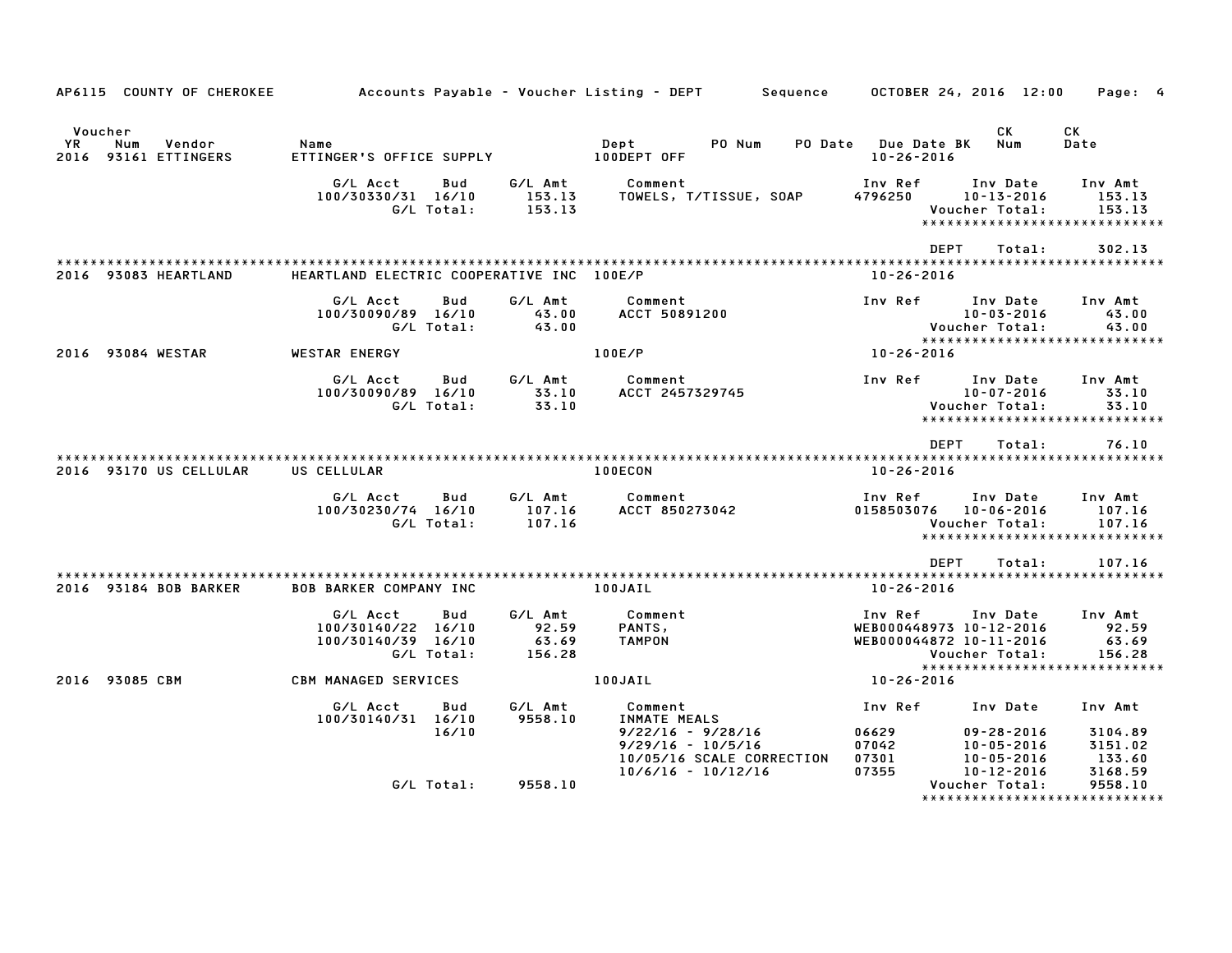| AP6115 COUNTY OF CHEROKEE                        |        |                                        |                   |                               | Accounts Payable – Voucher Listing – DEPT         Sequence       OCTOBER 24, 2016  12:00                                                   |                                       |                                                                                                                                              | Page: 5                                                                     |
|--------------------------------------------------|--------|----------------------------------------|-------------------|-------------------------------|--------------------------------------------------------------------------------------------------------------------------------------------|---------------------------------------|----------------------------------------------------------------------------------------------------------------------------------------------|-----------------------------------------------------------------------------|
| Voucher<br><b>YR</b><br>Num<br>2016 93134 CHCSEK | Vendor | Name<br>CHCSEK COLUMBUS                |                   |                               | CK CK<br>Dept<br>PO Num<br>100JAIL                                                                                                         | PO Date Due Date BK Num<br>10-26-2016 |                                                                                                                                              | Date                                                                        |
|                                                  |        | G/L Acct<br>100/30140/76 16/10         | Bud<br>G/L Total: | 222.00<br>222.00              | G/L Amt Comment<br>DRUG SCREEN, TB TEST                                                                                                    | Inv Ref<br>194502                     | Inv Date<br>10-04-2016<br>Voucher Total:<br>*****************************                                                                    | Inv Amt<br>222.00<br>222.00                                                 |
| 2016 93191 CINTAS                                |        | CINTAS FIRST AID & SAFETY 100JAIL      |                   |                               |                                                                                                                                            | $10 - 26 - 2016$                      |                                                                                                                                              |                                                                             |
|                                                  |        | G/L Acct Bud<br>100/30140/21 16/10     | G/L Total:        | G/L Amt<br>51.74<br>51.74     | Comment<br>GLOVES, BATTERIES                                                                                                               |                                       | Inv Ref      Inv Date<br>8402906506 10-07-2016<br>Voucher Total:<br>*****************************                                            | Inv Amt<br>51.74<br>51.74                                                   |
| 2016 93086 CITY TELE                             |        | CITY TELE COIN COMPANY INC 100JAIL     |                   |                               |                                                                                                                                            | $10 - 26 - 2016$                      |                                                                                                                                              |                                                                             |
|                                                  |        | G/L Acct<br>100/30140/39 16/10         | Bud<br>G/L Total: | G/L Amt<br>1500.00<br>1500.00 | Comment<br>CALLING CARDS                                                                                                                   | Inv Ref<br>11888                      | Inv Date<br>09-23-2016<br>Voucher Total:                                                                                                     | Inv Amt<br>1500.00<br>1500.00                                               |
|                                                  |        | 2016 93185 COMMERCE VISA COMMERCE BANK |                   |                               | 100JAIL                                                                                                                                    | $10 - 26 - 2016$                      | *****************************                                                                                                                |                                                                             |
|                                                  |        | G/L Acct<br>100/30140/73 16/10         | <b>Bud</b>        | G/L Amt<br>146.92             | Comment<br>ACCT<br>MAXWELL BUCKLEY                                                                                                         |                                       | Inv Ref Inv Date Inv Amt                                                                                                                     |                                                                             |
|                                                  |        |                                        |                   |                               | <b>BP</b><br><b>LOVES</b><br><b>LOVES</b><br>MCDONALDS<br>CITGO BLACK ROCK<br>ENMARK MLK<br>ENMARK MLK<br>LOVES TRAVEL<br>TA ATLANTA SOUTH |                                       | $09 - 11 - 2016$<br>$09 - 11 - 2016$<br>09-11-2016<br>09-11-2016<br>09-11-2016<br>09-12-2016<br>09-12-2016<br>09-12-2016<br>$09 - 12 - 2016$ | 18.50<br>24.00<br>5.99<br>12.92<br>22.50<br>8.01<br>23.50<br>14.75<br>16.75 |
|                                                  |        |                                        |                   | $G/L$ Total: $146.92$         |                                                                                                                                            |                                       | Voucher Total:<br>*****************************                                                                                              | 146.92                                                                      |
|                                                  |        | 2016 93186 COMMERCE VISA COMMERCE BANK |                   |                               | 100JAIL                                                                                                                                    | 10-26-2016                            |                                                                                                                                              |                                                                             |
|                                                  |        | G/L Acct<br>100/30140/30 16/10         | Bud               | G/L Amt<br>67.84              | Comment<br>ACCT 0<br>DAVID GROVES                                                                                                          |                                       | Inv Ref Inv Date Inv Amt                                                                                                                     |                                                                             |
|                                                  |        |                                        |                   |                               | PHILLIPS 66<br>PHILLIPS 66                                                                                                                 |                                       | $09 - 14 - 2016$<br>10-04-2016                                                                                                               | 30.03<br>37.81                                                              |
|                                                  |        |                                        |                   | $G/L$ Total: 67.84            |                                                                                                                                            |                                       | Voucher Total:<br>*****************************                                                                                              | 67.84                                                                       |
|                                                  |        | 2016 93187 COMMERCE VISA COMMERCE BANK |                   |                               | 100JAIL                                                                                                                                    | 10-26-2016                            |                                                                                                                                              |                                                                             |
|                                                  |        | G/L Acct<br>100/30140/30 16/10         | Bud               | G/L Amt<br>63.00              | Comment<br>ACCT  <br>CHRISTOPHER WREN<br>QT 359                                                                                            |                                       | Inv Ref Inv Date Inv Amt<br>09-09-2016                                                                                                       | 15.00                                                                       |
|                                                  |        |                                        |                   |                               | QT 359<br>QT 327<br>QT 359                                                                                                                 |                                       | 09-16-2016<br>09-23-2016<br>09-30-2016                                                                                                       | 15.00<br>18.00<br>15.00                                                     |
|                                                  |        |                                        |                   | $G/L$ Total: 63.00            |                                                                                                                                            |                                       | Voucher Total:<br>******************************                                                                                             | 63.00                                                                       |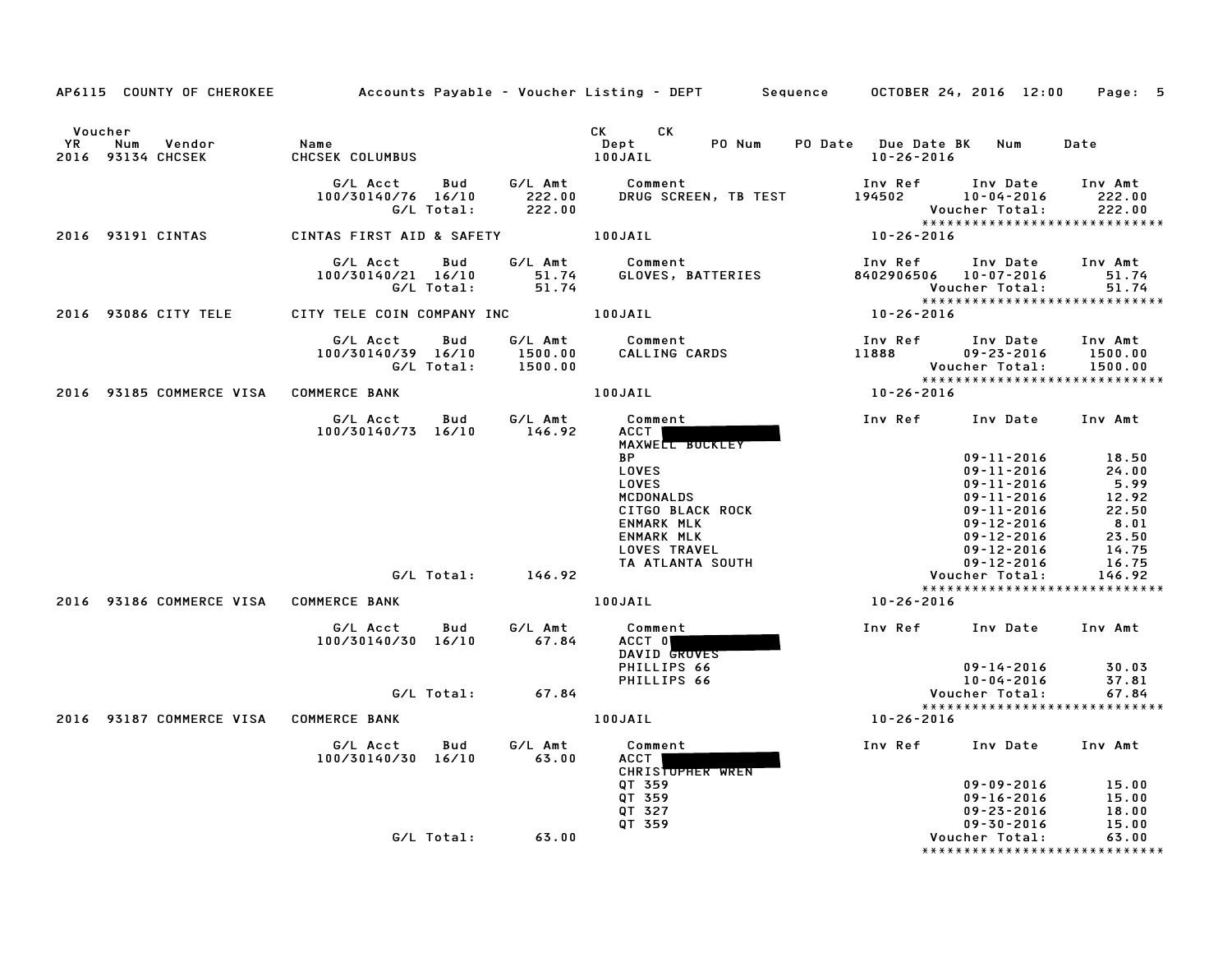|                              |                                        |                                                     |                               | AP6115 COUNTY OF CHEROKEE 6 Accounts Payable - Voucher Listing - DEPT 5 Sequence 6 OCTOBER 24, 2016 12:00 Page: 6  |                                             |                                                                                              |                                                                                |
|------------------------------|----------------------------------------|-----------------------------------------------------|-------------------------------|--------------------------------------------------------------------------------------------------------------------|---------------------------------------------|----------------------------------------------------------------------------------------------|--------------------------------------------------------------------------------|
| Voucher<br><b>YR</b><br>2016 | Num<br>Vendor<br>93188 COMMERCE VISA   | Name<br><b>COMMERCE BANK</b>                        |                               | CK CK<br>PO Num<br>Dept<br>100JAIL                                                                                 | PO Date Due Date BK Num<br>$10 - 26 - 2016$ |                                                                                              | Date                                                                           |
|                              |                                        | G/L Acct<br>Bud<br>100/30140/21 16/10               | G/L Amt<br>13.60              | Comment<br>ACCT<br>JANIS DALTON                                                                                    | Inv Ref                                     | Inv Date Inv Amt                                                                             |                                                                                |
|                              |                                        | G/L Total:                                          | 13.60                         | <b>USPS</b><br><b>USPS</b>                                                                                         |                                             | $09 - 15 - 2016$<br>$09 - 15 - 2016$<br>Voucher Total:                                       | 6.80<br>6.80<br>13.60                                                          |
|                              | 2016 93189 COMMERCE VISA COMMERCE BANK |                                                     |                               | 100JAIL                                                                                                            | 10-26-2016                                  |                                                                                              | *****************************                                                  |
|                              |                                        | G/L Acct<br>Bud<br>100/30140/88 16/10               | G/L Amt<br>199.73             | Comment<br>ACCT  <br><b>JUSTIN NOEL</b>                                                                            | Inv Ref Inv Date                            |                                                                                              | Inv Amt                                                                        |
|                              |                                        |                                                     |                               | GIBSON DINING<br>PHILLIPS 66<br>PILOT<br>KEYS OF TOPEKA HOSP<br>PHILLIPS 66                                        |                                             | $09 - 28 - 2016$<br>$09 - 29 - 2016$<br>$09 - 30 - 2016$<br>10-01-2016<br>10-01-2016         | 7.00<br>45.06<br>58.50<br>14.13<br>39.03                                       |
|                              |                                        |                                                     |                               | <b>BRUFFS INC</b><br>WASHBURN DINING                                                                               |                                             | 10-01-2016<br>10-01-2016                                                                     | 16.78<br>8.50                                                                  |
|                              |                                        | G/L Total: 199.73                                   |                               | EMPORIA PIZZA RANCH                                                                                                |                                             | $10 - 02 - 2016$<br>Voucher Total:                                                           | 10.73<br>199.73                                                                |
|                              |                                        |                                                     |                               |                                                                                                                    |                                             |                                                                                              | *****************************                                                  |
|                              | 2016 93190 COMMERCE VISA COMMERCE BANK |                                                     |                               | <b>100JAIL</b>                                                                                                     | 10-26-2016                                  |                                                                                              |                                                                                |
|                              |                                        | G/L Acct<br>Bud<br>100/30140/73 16/10               | G/L Amt<br>256.67             | Comment<br>ACCT I<br>THOMAS J DEGROOT                                                                              | Inv Ref      Inv Date                       |                                                                                              | Inv Amt                                                                        |
|                              |                                        |                                                     |                               | <b>BP</b><br>SHELL OIL<br><b>CURRENT RIVER EXPRESS</b><br><b>CURRENT RIVER EXPRESS</b><br>MCDONALDS<br>HOLIDAY INN |                                             | $09 - 12 - 2016$<br>$09 - 12 - 2016$<br>09-12-2016<br>09-12-2016<br>09-12-2016<br>09-12-2016 | $\begin{array}{c} 10.77\ 11.00\ 13.01 \end{array}$<br>21.60<br>20.27<br>180.02 |
|                              |                                        | G/L Total:                                          | 256.67                        |                                                                                                                    |                                             | Voucher Total:                                                                               | 256.67                                                                         |
|                              | 2016 93135 CWD                         | CASH-WA DISTRIBUTING                                |                               | 100JAIL                                                                                                            | 10-26-2016                                  |                                                                                              | *****************************                                                  |
|                              |                                        | G/L Acct<br>Bud<br>100/30140/31 16/10<br>G/L Total: | G/L Amt<br>8.80<br>8.80       | Comment<br>GLOVES                                                                                                  | Inv Ref<br>10733313                         | Inv Date<br>10-10-2016                                                                       | Inv Amt<br>8.80<br>Voucher Total: 8.80<br>****************************         |
|                              | 2016 93192 EMPIRE                      | EMPIRE DISTRICT ELECTRIC COMPANY 100JAIL            |                               |                                                                                                                    | 10-26-2016                                  |                                                                                              |                                                                                |
|                              |                                        | G/L Acct<br>Bud<br>100/30140/72 16/10<br>G/L Total: | G/L Amt<br>5712.23<br>5712.23 | Comment<br>ACCT 643108-13-7                                                                                        | Inv Ref Inv Date                            | 10-12-2016<br>Voucher Total:                                                                 | Inv Amt<br>5712.23<br>5712.23                                                  |
|                              | 2016 93087 EVANS                       | EVAN'S HEALTH MART DRUG                             | 100JAIL                       |                                                                                                                    | 10-26-2016                                  |                                                                                              | *****************************                                                  |
|                              |                                        | G/L Acct<br>Bud<br>100/30140/81 16/10<br>G/L Total: | G/L Amt<br>2436.10<br>2436.10 | Comment<br>INMATE MEDICINES                                                                                        | Inv Ref                                     | Inv Date<br>$09 - 30 - 2016$<br>Voucher Total:                                               | Inv Amt<br>2436.10<br>2436.10<br>*****************************                 |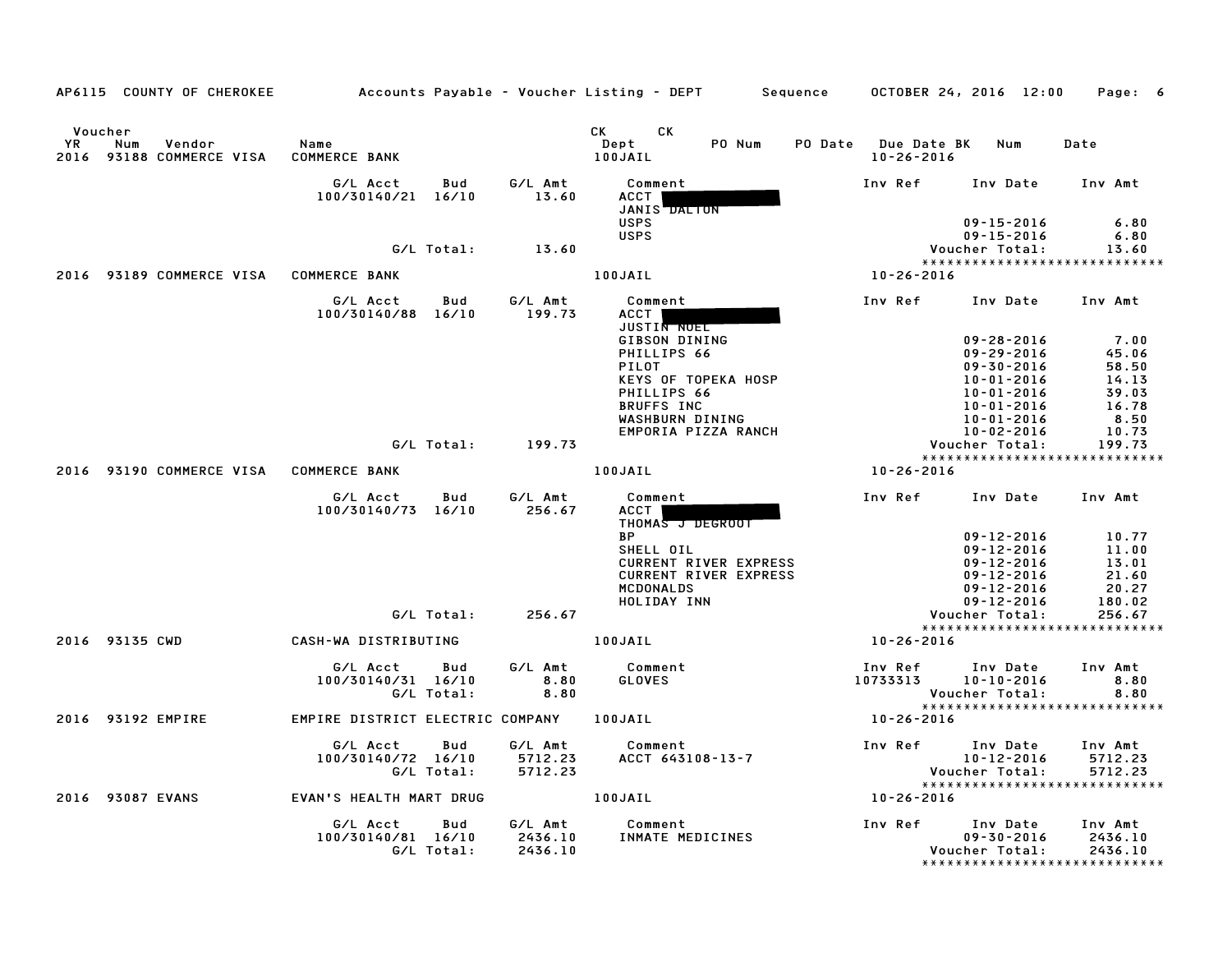|         |                                                          |                                                     | AP6115 COUNTY OF CHEROKEE Accounts Payable - Voucher Listing - DEPT Sequence OCTOBER 24, 2016 12:00 Page: 7                                                                                                                                                           |                                                                                                                                                                                                             |  |
|---------|----------------------------------------------------------|-----------------------------------------------------|-----------------------------------------------------------------------------------------------------------------------------------------------------------------------------------------------------------------------------------------------------------------------|-------------------------------------------------------------------------------------------------------------------------------------------------------------------------------------------------------------|--|
| Voucher | YR Num Vendor - Name<br>2016 93193 HENRY KRAFT - HENRY I |                                                     |                                                                                                                                                                                                                                                                       | CK to the control of the control of the control of the control of the control of the control of the control of<br>CK<br>Date                                                                                |  |
|         |                                                          |                                                     | <b>T/TISSUE</b>                                                                                                                                                                                                                                                       |                                                                                                                                                                                                             |  |
|         |                                                          | G/L Total: 405.07                                   |                                                                                                                                                                                                                                                                       |                                                                                                                                                                                                             |  |
|         |                                                          | 2016 93136 KS GAS KANSAS GAS SERVICE                | 100JAIL                                                                                                                                                                                                                                                               | Voucher Total: 405.07<br>******************************<br>10-26-2016                                                                                                                                       |  |
|         |                                                          |                                                     | G/L Acct Bud G/L Amt Comment Inv Ref Inv Date Inv Amt<br>100/30140/72 16/10 221.24 ACCT 510401545 1674911 36 10–04–2016 221.24<br>G/L Total: 221.24 ACCT 510401545 1674911 36 Voucher Total: 221.24<br>********************************                               |                                                                                                                                                                                                             |  |
|         |                                                          | 2016 93088 MANZER FAMILY MANZER FAMILY MEDICINE     | 100JAIL                                                                                                                                                                                                                                                               | $10 - 26 - 2016$                                                                                                                                                                                            |  |
|         |                                                          |                                                     | G/L Acct Bud G/L Amt Comment Inv Ref Inv Date Inv Amt<br>100/30140/81 16/10 3840.00 INMATE PATIENTS SEEN IO-03-2016 3840.00<br>C/L Total: 3840.00 G/L Total: 3840.00 Voucher Total: 3840.00<br>2016 93089 OPLOTNIK, DE DENNIS OPLOTNIK                                |                                                                                                                                                                                                             |  |
|         |                                                          |                                                     |                                                                                                                                                                                                                                                                       |                                                                                                                                                                                                             |  |
|         |                                                          |                                                     | G/LAcct Bud G/LAmt Comment<br>100/30140/73 16/10 5.00 REIMB/TURNPIKE 100-30-30-2016 5.00<br>G/LTotal: 5.00 REIMB/TURNPIKE 100-30-2016 5.00<br>100JAIL 1026-2016 10-26-2016 10-26-2016                                                                                 |                                                                                                                                                                                                             |  |
|         |                                                          | 2016 93137 PRO SOLUTIONS PRO SOLUTIONS, LLC 100JAIL |                                                                                                                                                                                                                                                                       |                                                                                                                                                                                                             |  |
|         |                                                          |                                                     | G/L Acct Bud G/L Amt Comment Inv Ref Inv Date Inv Amt<br>100/30140/72 16/10 349.20 GAS SALES 201609051 10-11-2016 349.20<br>2016 93090 STANLEY SEC STANLEY CONVERGENT SECURITY SOLUTIO 100JAIL 100/26-2016 201609051 10-26-2016                                       | ******************************                                                                                                                                                                              |  |
|         |                                                          |                                                     |                                                                                                                                                                                                                                                                       |                                                                                                                                                                                                             |  |
|         |                                                          |                                                     | G/LAcct Bud G/LAmt Comment Inv Ref Inv Date Inv Amt<br>100/30140/80 16/10 160.00 VICON POWER SUPPLY 13922832 09-29-2016 160.00<br>C/LTotal: 160.00 VICON POWER SUPPLY 13922832 09-29-2016 160.00<br>2016 93092 TRUE VALUE COL TRUE VALU                               |                                                                                                                                                                                                             |  |
|         |                                                          |                                                     |                                                                                                                                                                                                                                                                       |                                                                                                                                                                                                             |  |
|         |                                                          |                                                     | 2016 93092 IRUE VALUE COLL IRUE VALUE CULUMBUS<br>G/L Acct Bud G/L Amt Comment Inv Ref Inv Date Inv Amt<br>100/30140/80 16/10 80.96 HARDWARE A289488 10-10-2016 53.97<br>G/L Total: 80.96 HARDWARE A290180 10-11-2016 26.99<br>C/L Total                              | *****************************                                                                                                                                                                               |  |
|         |                                                          |                                                     |                                                                                                                                                                                                                                                                       |                                                                                                                                                                                                             |  |
|         |                                                          |                                                     | 6/L Acct Bud G/L Amt Comment Inv Ref Inv Date Inv Amt<br>100/30140/39 16/10 2234.78 CANTEEN SALES 114620160930 09-30-2016 634.76<br>16/10 INMATE RELEASE DEBIT CARDS 114620160930 09-30-2016 16.00<br>18.00 PAPER, ENVELOPE, DEOD, 1146<br>SHAMPOO, COMB, TOOTHBRUSH, |                                                                                                                                                                                                             |  |
|         |                                                          | G/L Total: 2234.78                                  |                                                                                                                                                                                                                                                                       | MEDIA ITEM PURCHASES<br>INMATE SMS CHARGES<br>CANTEEN SALES<br>CANTEEN SALES<br>CANTEEN SALES<br>CANTEEN SALES<br>CANTEEN SALES<br>CANTEEN SALES<br>CANTEEN SALES<br>CONTER SALES<br>Voucher Total: 2234.78 |  |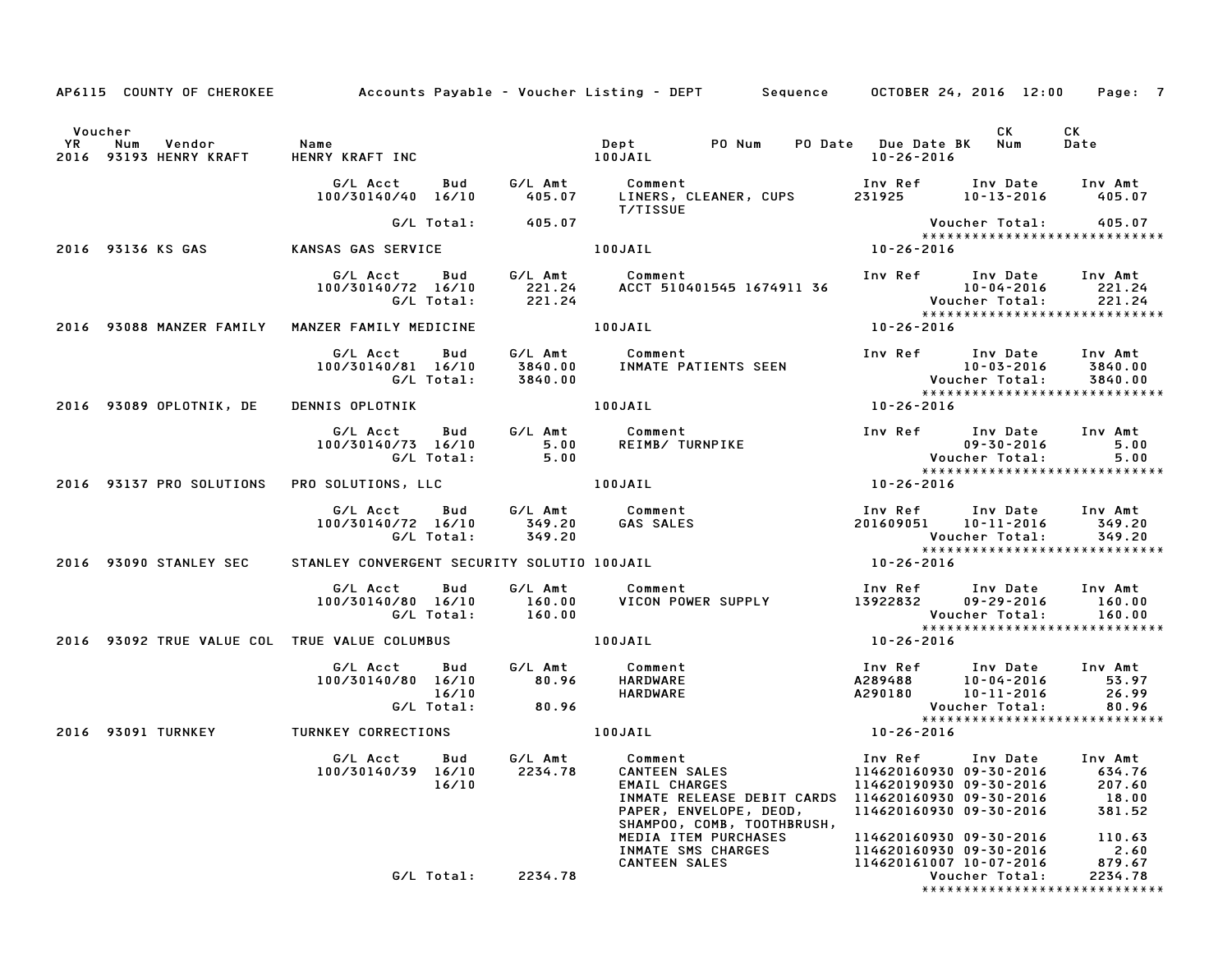|                |     | AP6115 COUNTY OF CHEROKEE              | Accounts Payable – Voucher Listing – DEPT         Sequence                 |                   |                            |                        |                                                     |        |         |                                   | OCTOBER 24, 2016 12:00 |                                                  |                                |      | Page: 8                     |  |
|----------------|-----|----------------------------------------|----------------------------------------------------------------------------|-------------------|----------------------------|------------------------|-----------------------------------------------------|--------|---------|-----------------------------------|------------------------|--------------------------------------------------|--------------------------------|------|-----------------------------|--|
| Voucher<br>YR. | Num | Vendor                                 | Name                                                                       |                   |                            | CK<br>Dept             | CK                                                  | PO Num | PO Date |                                   | Due Date BK            |                                                  | Num                            | Date |                             |  |
|                |     |                                        |                                                                            |                   |                            |                        |                                                     |        |         |                                   | DEPT                   |                                                  | Total:                         |      | 27689.26                    |  |
|                |     |                                        | 2016 93148 SEK REG JUVENIL SEK REGIONAL JUVENILE DETENTION CTR 100JUVENILE |                   |                            |                        |                                                     |        |         |                                   | $10 - 26 - 2016$       |                                                  |                                |      |                             |  |
|                |     |                                        |                                                                            |                   |                            |                        |                                                     |        |         |                                   |                        |                                                  |                                |      |                             |  |
|                |     |                                        | G/L Acct<br>100/30170/89 16/10                                             | Bud               | G/L Amt<br>9781.20         |                        | Comment<br>MONTHLY DETENTION FEE<br>MEDICAL BILL    |        |         | Inv Ref<br>5980<br>5994           |                        | Inv Date<br>$09 - 30 - 2016$                     |                                |      | Inv Amt<br>8045.00          |  |
|                |     |                                        |                                                                            | G/L Total:        | 9781.20                    |                        |                                                     |        |         |                                   |                        | $09 - 30 - 2016$<br>Voucher Total:               | *****************************  |      | 1736.20<br>9781.20          |  |
|                |     |                                        |                                                                            |                   |                            |                        |                                                     |        |         |                                   | <b>DEPT</b>            |                                                  | Total:                         |      | 9781.20                     |  |
|                |     |                                        | 2016 93093 KS DEPT OF COMM KANSAS DEPT OF COMMERCE AND HOUSING 100ROZ      |                   |                            |                        |                                                     |        |         |                                   | $10 - 26 - 2016$       |                                                  |                                |      |                             |  |
|                |     |                                        | G/L Acct                                                                   | Bud               | G/L Amt                    |                        | Comment                                             |        |         | Inv Ref                           |                        | Inv Date                                         |                                |      | Inv Amt                     |  |
|                |     |                                        | 100/30360/02 16/10                                                         |                   | 5562.50                    |                        | STUDENT LOAN REPAYMENT<br>50% OF ANNUAL PAYMENT     |        |         | R0Z5095                           |                        | $10 - 05 - 2016$                                 |                                |      | 5562.50                     |  |
|                |     |                                        |                                                                            | G/L Total:        | 5562.50                    |                        |                                                     |        |         |                                   |                        | Voucher Total:                                   | *****************************  |      | 5562.50                     |  |
|                |     |                                        |                                                                            |                   |                            |                        |                                                     |        |         |                                   |                        |                                                  |                                |      |                             |  |
|                |     |                                        |                                                                            |                   |                            |                        |                                                     |        |         |                                   | <b>DEPT</b>            |                                                  | Total:                         |      | 5562.50                     |  |
|                |     | 2016 93094 AT&T 5068                   | AT&T                                                                       |                   |                            | <b>100SHERIFF</b>      |                                                     |        |         |                                   | $10 - 26 - 2016$       |                                                  |                                |      |                             |  |
|                |     |                                        | G/L Acct<br>100/30060/74 16/10                                             | Bud<br>G/L Total: | G/L Amt<br>87.44<br>87.44  |                        | Comment<br>ACCT 057 721 2154 001                    |        |         | Inv Ref                           |                        | Inv Date<br>$09 - 24 - 2016$<br>Voucher Total:   | *****************************  |      | Inv Amt<br>87.44<br>87.44   |  |
|                |     | 2016 93138 CENTURYLINK2961 CENTURYLINK |                                                                            |                   |                            | <b>100SHERIFF</b>      |                                                     |        |         |                                   | 10-26-2016             |                                                  |                                |      |                             |  |
|                |     |                                        | G/L Acct<br>100/30060/74 16/10                                             | Bud<br>G/L Total: | G/L Amt<br>79.28<br>79.28  |                        | Comment<br>ACCT 314237715                           |        |         | Inv Ref                           |                        | Inv Date<br>$10 - 01 - 2016$<br>Voucher Total:   |                                |      | Inv Amt<br>79.28<br>79.28   |  |
|                |     | 2016 93095 COL TEL                     | COLUMBUS TELEPHONE COMPANY                                                 |                   |                            | <b>100SHERIFF</b>      |                                                     |        |         | 10-26-2016                        |                        |                                                  | *****************************  |      |                             |  |
|                |     |                                        | G/L Acct<br>100/30060/74 16/10                                             | Bud<br>G/L Total: | G/L Amt<br>37.34<br>37.34  |                        | Comment<br><b>ACCT 525</b>                          |        |         | Inv Ref<br>17565251016 10-01-2016 |                        | Inv Date<br>Voucher Total:                       | ****************************** |      | Inv Amt<br>37.34<br>37.34   |  |
|                |     | 2016 93194 COMMERCE VISA               | <b>COMMERCE BANK</b>                                                       |                   |                            | <b>100SHERIFF</b>      |                                                     |        |         | 10-26-2016                        |                        |                                                  |                                |      |                             |  |
|                |     |                                        | G/L Acct<br>100/30060/30 16/10<br>100/30060/22 16/10                       | Bud               | G/L Amt<br>32.45<br>240.35 | <b>ACCT</b><br>WALMART | Comment<br><b>TERRY CLUGSTON</b><br>SAFARILAND, LLC |        |         | Inv Ref                           |                        | Inv Date<br>$09 - 08 - 2016$<br>$09 - 08 - 2016$ |                                |      | Inv Amt<br>130.19<br>110.16 |  |
|                |     |                                        |                                                                            | G/L Total:        | 272.80                     |                        | PHILLIPS 66                                         |        |         |                                   |                        | $09 - 19 - 2016$<br>Voucher Total:               | *****************************  |      | 32.45<br>272.80             |  |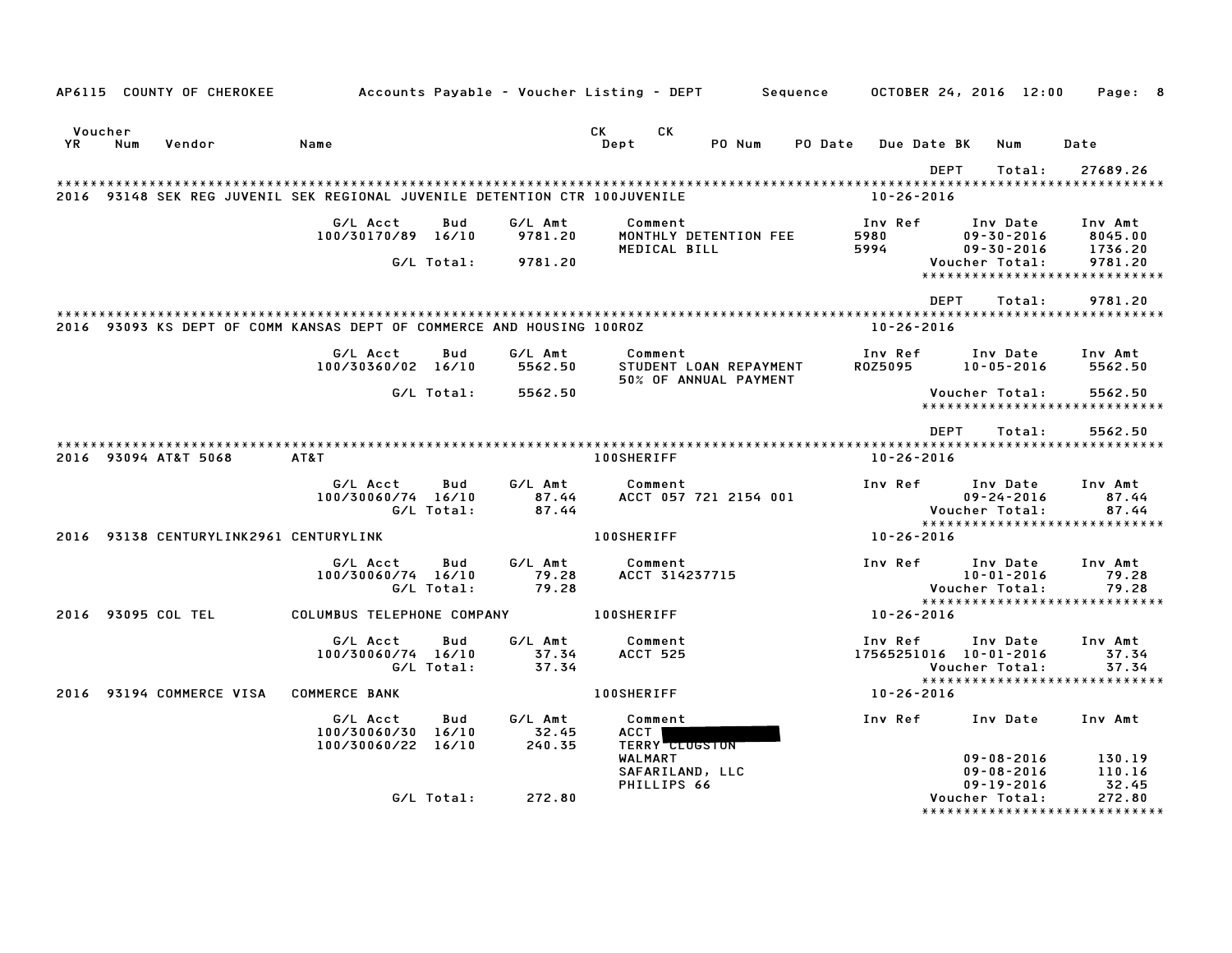|    |                                          |                                           |                       | AP6115 COUNTY OF CHEROKEE Accounts Payable - Voucher Listing - DEPT Sequence OCTOBER 24, 2016 12:00                                                                                                                                  |                                             |                                                                                                                                                               | Page: 9                  |
|----|------------------------------------------|-------------------------------------------|-----------------------|--------------------------------------------------------------------------------------------------------------------------------------------------------------------------------------------------------------------------------------|---------------------------------------------|---------------------------------------------------------------------------------------------------------------------------------------------------------------|--------------------------|
|    |                                          |                                           |                       |                                                                                                                                                                                                                                      |                                             |                                                                                                                                                               |                          |
|    | Voucher                                  |                                           |                       | CK and the set of the set of the set of the set of the set of the set of the set of the set of the set of the set of the set of the set of the set of the set of the set of the set of the set of the set of the set of the se<br>CK |                                             |                                                                                                                                                               |                          |
| YR | Num<br>Vendor<br>2016 93096 DECCA        | Name<br><b>DECCA</b>                      |                       | PO Num<br>Dept<br><b>100SHERIFF</b>                                                                                                                                                                                                  | PO Date Due Date BK Num<br>$10 - 26 - 2016$ |                                                                                                                                                               | Date                     |
|    |                                          | G/L Acct                                  | G/L Amt               | Comment                                                                                                                                                                                                                              |                                             |                                                                                                                                                               |                          |
|    |                                          | Bud<br>100/30060/76 16/10                 | 575.00                |                                                                                                                                                                                                                                      | 555110                                      | Inv Ref Inv Date<br>09-19-2016                                                                                                                                | Inv Amt<br>575.00        |
|    |                                          | G/L Total:                                | 575.00                |                                                                                                                                                                                                                                      |                                             | Voucher Total:                                                                                                                                                | 575.00                   |
|    | 2016 93097 FRANK FLETCHER FRANK FLETCHER |                                           |                       | <b>100SHERIFF</b>                                                                                                                                                                                                                    | $10 - 26 - 2016$                            | ******************************                                                                                                                                |                          |
|    |                                          |                                           |                       |                                                                                                                                                                                                                                      |                                             |                                                                                                                                                               |                          |
|    |                                          | G/L Acct<br>100/30060/25 16/10            | Bud G/L Amt<br>594.52 | Comment<br>MANIFOLD, CUSHION, BOLT                                                                                                                                                                                                   |                                             | Inv Ref      Inv Date     Inv Amt<br>92200 10-05-2016                                                                                                         | 594.52                   |
|    |                                          | G/L Total:                                | 594.52                |                                                                                                                                                                                                                                      |                                             | Voucher Total:                                                                                                                                                | 594.52                   |
|    |                                          |                                           |                       |                                                                                                                                                                                                                                      |                                             | ******************************                                                                                                                                |                          |
|    | 2016 93142 KANSASLAND                    | KANSASLAND TIRE OF PITTSBURG 100SHERIFF   |                       |                                                                                                                                                                                                                                      | $10 - 26 - 2016$                            |                                                                                                                                                               |                          |
|    |                                          | G/L Acct<br>Bud                           | G/L Amt               | Comment                                                                                                                                                                                                                              | Inv Ref                                     | Inv Date Inv Amt                                                                                                                                              |                          |
|    |                                          | 100/30060/25 16/10                        | 842.49                | 4 TIRES<br>3 TIRES                                                                                                                                                                                                                   | 164777<br>164981                            | $07 - 20 - 2016$<br>$07 - 28 - 2016$                                                                                                                          | 466.92<br>375.57         |
|    |                                          | G/L Total: 842.49                         |                       |                                                                                                                                                                                                                                      |                                             | Voucher Total:                                                                                                                                                | 842.49                   |
|    |                                          |                                           |                       |                                                                                                                                                                                                                                      |                                             | *****************************                                                                                                                                 |                          |
|    | 2016 93146 KANSASLAND                    | KANSASLAND TIRE OF PITTSBURG 100SHERIFF   |                       |                                                                                                                                                                                                                                      | $10 - 26 - 2016$                            |                                                                                                                                                               |                          |
|    |                                          | G/L Acct<br>Bud                           | G/L Amt               | Comment                                                                                                                                                                                                                              |                                             | Inv Ref      Inv Date     Inv Amt                                                                                                                             |                          |
|    |                                          | 100/30060/25 16/10<br>G/L Total:          | 635.76<br>635.76      | 4 TIRES                                                                                                                                                                                                                              |                                             | 166842 10-12-2016<br>Voucher Total:                                                                                                                           | 635.76<br>635.76         |
|    |                                          |                                           |                       |                                                                                                                                                                                                                                      |                                             | ******************************                                                                                                                                |                          |
|    | 2016 93098 KS BUREAU                     | KANSAS BUREAU OF INVESTIGATION 100SHERIFF |                       |                                                                                                                                                                                                                                      | $10 - 26 - 2016$                            |                                                                                                                                                               |                          |
|    |                                          | G/L Acct<br>Bud                           | G/L Amt               | Comment                                                                                                                                                                                                                              |                                             | Inv Ref Inv Date Inv Amt                                                                                                                                      |                          |
|    |                                          | 100/30060/75 16/10 3277.00                |                       | 2ND QUARTER MATCH SEK DRUG 5-2 10-03-2016 3277.00<br>ENFORCEMENT TASK FORCE                                                                                                                                                          |                                             |                                                                                                                                                               |                          |
|    |                                          | G/L Total:                                | 3277.00               |                                                                                                                                                                                                                                      |                                             |                                                                                                                                                               |                          |
|    |                                          |                                           |                       |                                                                                                                                                                                                                                      |                                             | Voucher Total: 3277.00<br>*****************************                                                                                                       |                          |
|    | 2016 93099 MIKE CARPINO                  | MIKE CARPINO FORD MERCURY INC 100SHERIFF  |                       |                                                                                                                                                                                                                                      | 10-26-2016                                  |                                                                                                                                                               |                          |
|    |                                          | <b>Bud</b><br>G/L Acct                    | G/L Amt               | Comment                                                                                                                                                                                                                              |                                             | Inv Ref      Inv Date     Inv Amt                                                                                                                             |                          |
|    |                                          | 100/30060/25 16/10<br>G/L Total:          | 44.85<br>44.85        | SWITCH ASY                                                                                                                                                                                                                           |                                             | 109757 10-04-2016<br>Voucher Total:                                                                                                                           | 44.85<br>44.85           |
|    |                                          |                                           |                       |                                                                                                                                                                                                                                      |                                             | *****************************                                                                                                                                 |                          |
|    | 2016 93100 NATALINIS                     | NATALINI'S AUTOMOTIVE                     |                       | <b>100SHERIFF</b>                                                                                                                                                                                                                    | $10 - 26 - 2016$                            |                                                                                                                                                               |                          |
|    |                                          | G/L Acct Bud                              | G/L Amt               | Comment<br>Comment<br>SPARK PLUG<br>WIPER BLADES<br>IGNITION COIL<br>WIPER BLADES<br>WINDOW REGULATOR<br>QT SYNTHETIC DEXRON                                                                                                         | Inv Ref                                     | Inv Date Inv Amt                                                                                                                                              |                          |
|    |                                          | 100/30060/25 16/10                        | 329.17                |                                                                                                                                                                                                                                      |                                             | 10-07-2016<br>10-07-2016<br>10-07-2016<br>10-07-2016<br>10-05-2016<br>10-12-2016<br>10-14-2016<br>16884<br>10-14-2016<br>10-07-2016 75.04<br>10-07-2016 37.98 |                          |
|    |                                          | 16/10                                     |                       |                                                                                                                                                                                                                                      |                                             |                                                                                                                                                               |                          |
|    |                                          |                                           |                       |                                                                                                                                                                                                                                      |                                             |                                                                                                                                                               | 47.53                    |
|    |                                          |                                           |                       |                                                                                                                                                                                                                                      |                                             |                                                                                                                                                               | 32.98<br>103.99<br>31.65 |
|    |                                          |                                           |                       |                                                                                                                                                                                                                                      |                                             |                                                                                                                                                               |                          |
|    |                                          | G/L Total: 329.17                         |                       |                                                                                                                                                                                                                                      |                                             | Voucher Total:                                                                                                                                                | 329.17                   |
|    | 2016 93101 NOEL, J                       |                                           |                       | <b>100SHERIFF</b>                                                                                                                                                                                                                    | 10-26-2016                                  | *****************************                                                                                                                                 |                          |
|    |                                          | JUSTIN ALLEN NOEL                         |                       |                                                                                                                                                                                                                                      |                                             |                                                                                                                                                               |                          |
|    |                                          | G/L Acct<br>Bud                           | G/L Amt               | Comment                                                                                                                                                                                                                              |                                             | Inv Ref Inv Date                                                                                                                                              | Inv Amt                  |
|    |                                          | 100/30060/30 16/10<br>100/30060/88 16/10  | 10.01<br>3.00         | REIMB/FUEL/TURNPIKE FEES                                                                                                                                                                                                             |                                             | 10-01-2016                                                                                                                                                    | 13.01                    |
|    |                                          | G/L Total:                                | 13.01                 |                                                                                                                                                                                                                                      |                                             | Voucher Total:                                                                                                                                                | 13.01                    |
|    |                                          |                                           |                       |                                                                                                                                                                                                                                      |                                             | *****************************                                                                                                                                 |                          |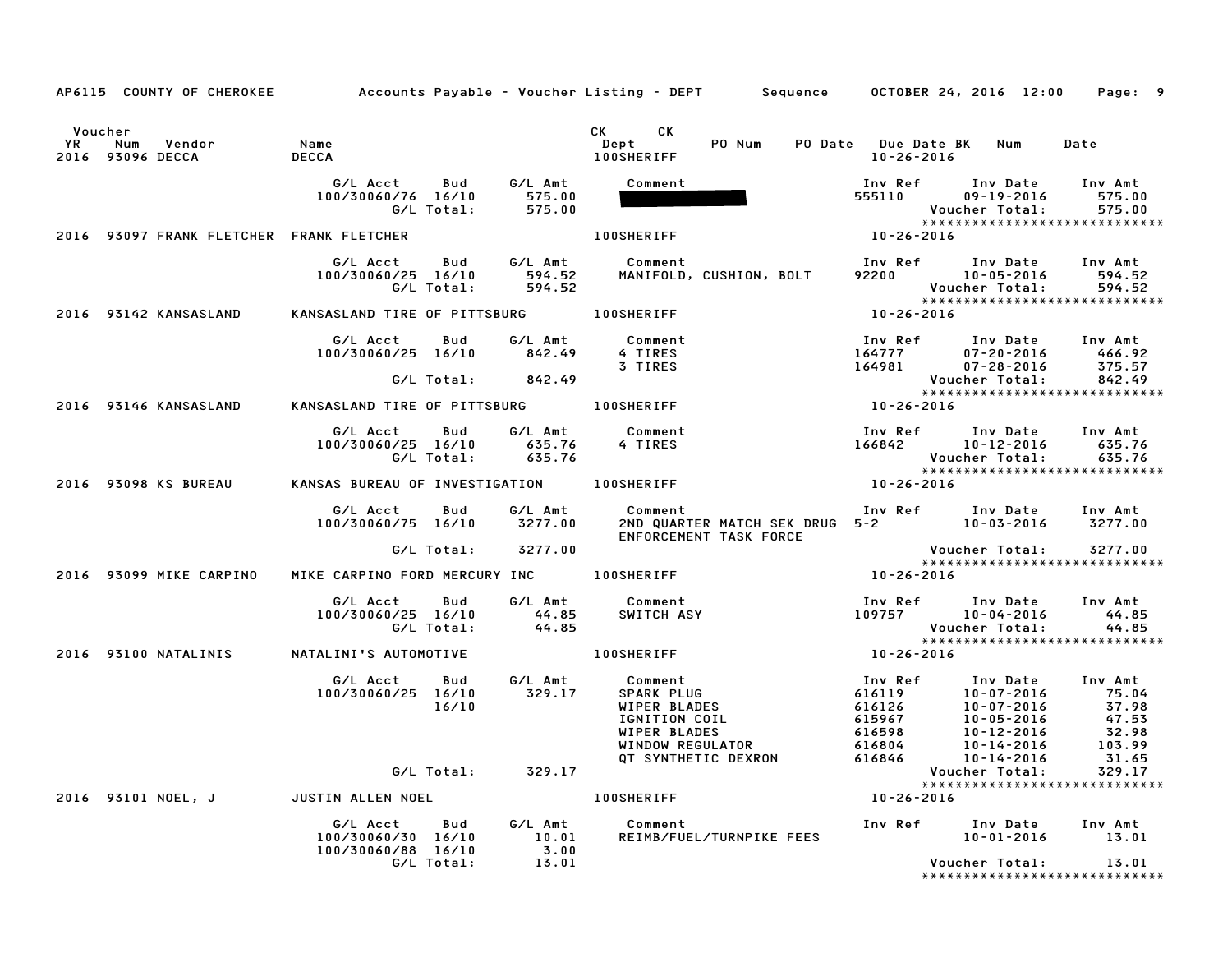|               | AP6115 COUNTY OF CHEROKEE                               |                                            |                   |                             | Accounts Payable – Voucher Listing – DEPT         Sequence       OCTOBER 24, 2016  12:00       |                                                                                              |                                                | Page: 10                                                    |
|---------------|---------------------------------------------------------|--------------------------------------------|-------------------|-----------------------------|------------------------------------------------------------------------------------------------|----------------------------------------------------------------------------------------------|------------------------------------------------|-------------------------------------------------------------|
| Voucher<br>YR | Num<br>Vendor<br>2016 93102 S & J                       | Name<br>S & J WELDING SHOP                 |                   |                             | PO Num<br>Dept<br><b>100SHERIFF</b>                                                            | PO Date Due Date BK<br>$10 - 26 - 2016$                                                      | CK<br>Num                                      | СK<br>Date                                                  |
|               |                                                         | G/L Acct<br>100/30060/25 16/10             | Bud<br>G/L Total: | G/L Amt<br>20.00<br>20.00   | Comment<br><b>20 X 38 EXPAND</b>                                                               | Inv Ref                                                                                      | Inv Date<br>$10 - 04 - 2016$<br>Voucher Total: | Inv Amt<br>20.00<br>20.00<br>*****************************  |
|               | 2016 93104 SOUTHERN UNIFOR SOUTHERN UNIFORM & EQUIPMENT |                                            |                   |                             | <b>100SHERIFF</b>                                                                              | 10-26-2016                                                                                   |                                                |                                                             |
|               |                                                         | G/L Acct<br>100/30060/22 16/10             | Bud               | G/L Amt<br>205.80           | Comment<br>DUTY MAXX, ZIPPER, EMBLEM<br><b>SCREEN ITEM</b><br>SURVIVOR, SCREEN ITEM, EMB 69680 | Inv Ref<br>39616<br>$\begin{array}{cc} 39681 & 10-05-2016 \\ 69680 & 10-05-2016 \end{array}$ | Inv Date<br>10-04-2016                         | Inv Amt<br>135.81<br>10.00<br>59.99                         |
|               |                                                         |                                            | G/L Total:        | 205.80                      |                                                                                                |                                                                                              | Voucher Total:                                 | 205.80<br>*****************************                     |
|               | 2016 93106 STRONGHOLD                                   | STRONGHOLD DATA                            |                   |                             | 103                                                                                            | <b>DEPT</b><br>10-26-2016                                                                    | Total:                                         | 7014.46                                                     |
|               |                                                         | G/L Acct<br>103/30103/89                   | Bud               | G/L Amt<br>390.00           | Comment<br>OFF SITE DATA STORAGE<br>OFF SITE DATA STORAGE                                      | Inv Ref<br>20517 09-01-2016<br>20818 10-01-2016                                              | Inv Date                                       | Inv Amt<br>195.00<br>195.00                                 |
|               |                                                         |                                            | G/L Total:        | 390.00                      |                                                                                                |                                                                                              | Voucher Total:                                 | 390.00<br>*****************************                     |
|               |                                                         |                                            |                   |                             |                                                                                                | <b>DEPT</b>                                                                                  | Total:                                         | 390.00                                                      |
|               | 2016 93118 AIRGAS                                       | <b>AIRGAS</b>                              |                   |                             | 110HWY                                                                                         | $10 - 26 - 2016$                                                                             |                                                |                                                             |
|               |                                                         | G/L Acct<br>110/30110/79 16/10             | Bud<br>G/L Total: | G/L Amt<br>288.04<br>288.04 | Comment<br>CYLINDER RENTAL                                                                     | Inv Ref<br>9939667214 09-30-2016                                                             | Inv Date<br>Voucher Total:                     | Inv Amt<br>288.04<br>288.04                                 |
|               | 2016 93116 APPLE                                        | <b>APPLEMARKET</b>                         |                   |                             | <b>110HWY</b>                                                                                  | 10-26-2016                                                                                   |                                                | *****************************                               |
|               |                                                         | G/L Acct<br>110/30110/42 16/10             | Bud<br>G/L Total: | G/L Amt<br>5.70<br>5.70     | Comment<br>LEMON WIPE                                                                          | Inv Ref<br>21219146                                                                          | Inv Date<br>$10 - 07 - 2016$<br>Voucher Total: | Inv Amt<br>5.70<br>5.70<br>*****************************    |
|               | 2016 93109 BLEVINS                                      | BLEVINS ASPHALT CONSTRUCTION CO INC 110HWY |                   |                             |                                                                                                | 10-26-2016                                                                                   |                                                |                                                             |
|               |                                                         | G/L Acct<br>110/30110/34 16/10             | Bud               | G/L Amt<br>476.11           | Comment<br>COLD MIX                                                                            | Inv Ref Inv Date<br>$126953$<br>$126953$<br>$10-11-2016$<br>$10-11-2016$                     |                                                | Inv Amt<br>403.10<br>73.01                                  |
|               |                                                         |                                            | G/L Total:        | 476.11                      |                                                                                                |                                                                                              | Voucher Total:                                 | 476.11<br>*****************************                     |
|               | 2016 93113 BLUELINE                                     | <b>BLUELINE RENTAL</b>                     |                   |                             | 110HWY                                                                                         | 10-26-2016                                                                                   |                                                |                                                             |
|               |                                                         | G/L Acct<br>110/30110/79 16/10             | Bud<br>G/L Total: | G/L Amt<br>61.36<br>61.36   | Comment<br>HAMMER DRILL                                                                        | Inv Ref<br>35929770001 10-04-2016                                                            | Inv Date<br>Voucher Total:                     | Inv Amt<br>61.36<br>61.36<br>****************************** |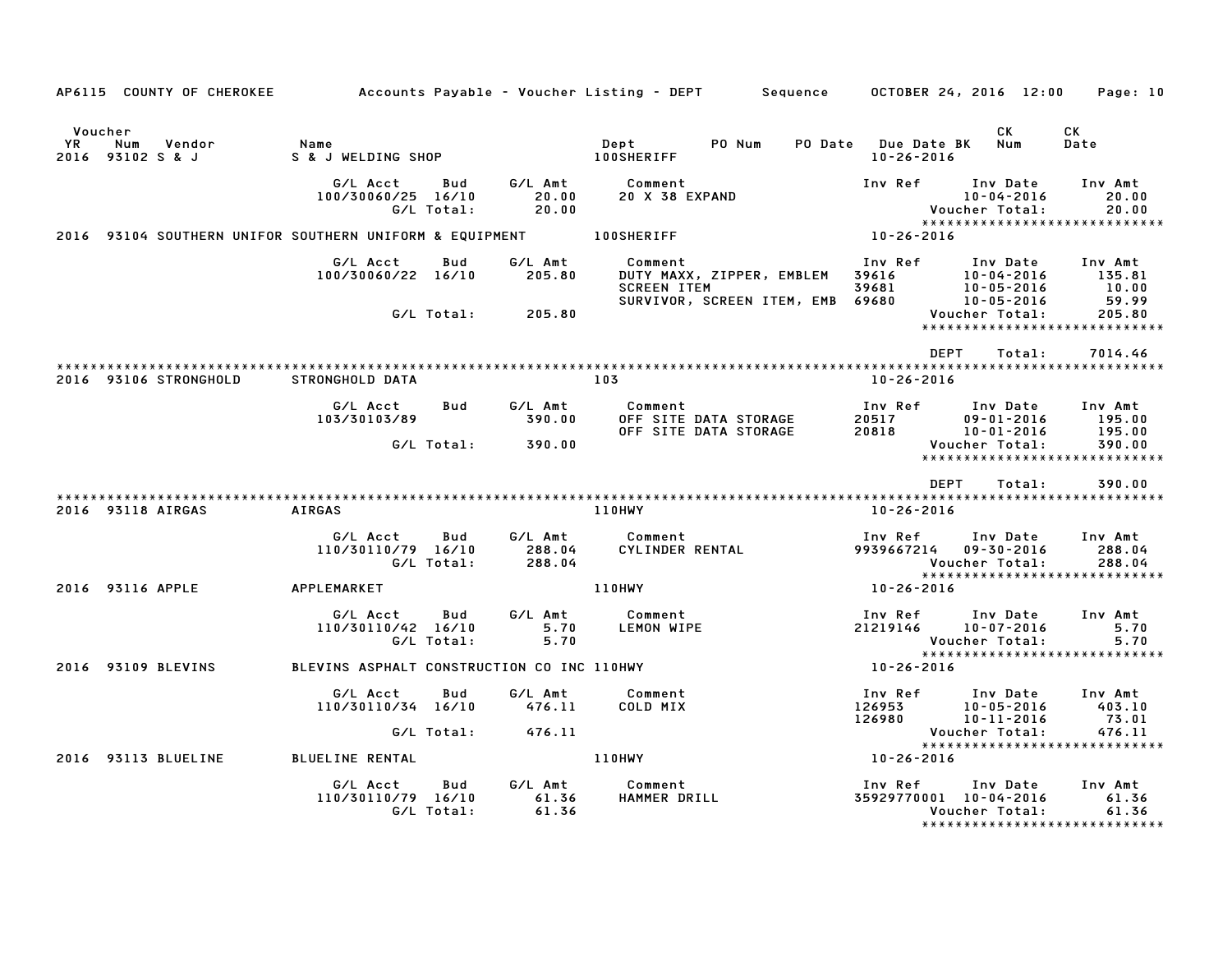|           |                                                 |                                                                           |                | AP6115 COUNTY OF CHEROKEE Accounts Payable - Voucher Listing - DEPT Sequence OCTOBER 24, 2016 12:00 |                                                                                                                  | Page: 11                  |
|-----------|-------------------------------------------------|---------------------------------------------------------------------------|----------------|-----------------------------------------------------------------------------------------------------|------------------------------------------------------------------------------------------------------------------|---------------------------|
| <b>YR</b> | Voucher<br>Num<br>Vendor<br>2016 93171 BOB PAGE | Name                                                                      |                | PO Num                                                                                              | CK<br>PO Date Due Date BK Num<br>10-26-2016                                                                      | CK<br>Date                |
|           |                                                 | G/L Acct<br>110/30110/79 16/10<br>G/L Total:                              |                |                                                                                                     | Inv Ref Inv Date Inv Amt                                                                                         | 98.69                     |
|           | 2016 93144 CLEAN                                | CLEAN THE UNIFORM CO JOPLIN 110HWY                                        |                |                                                                                                     | $10 - 26 - 2016$                                                                                                 |                           |
|           |                                                 | G/L Acct Bud<br>110/30110/80 16/10 83.84<br>G/L Total: 83.84              |                | G/L Amt Comment                                                                                     | Voucher Total:                                                                                                   | 83.84                     |
|           | 2016 92862 COLLINS, P                           | PATRICK W COLLINS                                                         |                | <b>110HWY</b>                                                                                       | 10-26-2016                                                                                                       |                           |
|           |                                                 | G/L Acct                                                                  |                | Bud G/L Amt Comment<br>110/30110/86 16/10 486.04 CELL PHONE STIPEND<br>MILEAGE                      | Inv Ref Inv Date Inv Amt                                                                                         |                           |
|           |                                                 | G/L Total: 486.04                                                         |                |                                                                                                     |                                                                                                                  |                           |
|           |                                                 | 2016 93152 EMPIRE <b>EMPIRE DISTRICT ELECTRIC COMPANY</b> 110HWY          |                |                                                                                                     | $10 - 26 - 2016$                                                                                                 |                           |
|           |                                                 | G/L Acct  Bud  G/L Amt  Comment<br>110/30110/72  16/10  1006.57  ELECTRIC |                |                                                                                                     | Inv Ref Inv Date Inv Amt<br>906398-41-7 10-13-2016<br>049852-69-2 10-13-2016 19.95<br>0323-321 10-13-2016 277.31 |                           |
|           |                                                 | G/L Total:                                                                | 1006.57        |                                                                                                     | 158630-59-0 10-13-2016<br>Voucher Total:                                                                         | 671.79<br>1006.57         |
|           | 2016 93107 FABICK                               | JOHN FABICK TRACTOR CO                                                    | <b>110HWY</b>  | $158630 - 59 - 0$ $158630 - 59 - 0$ Vouc<br>*****<br>10-26-2016                                     | *****************************                                                                                    |                           |
|           |                                                 | G/L Acct Bud<br>110/30110/79 16/10                                        | 294.55         | G/L Amt Comment<br>STRIP-WEAR<br><b>DRYER</b>                                                       | Inv Ref Inv Date Inv Amt<br>PIJ00304967 10-06-2016 188.28<br>PIJ00304966 10-06-2016                              | 106.27                    |
|           |                                                 | G/L Total: 294.55                                                         |                |                                                                                                     | Voucher Total:<br>*****************************                                                                  | 294.55                    |
|           | 2016 93129 FARMERS                              | FARMERS COOPERATIVE ASSOCIATION 110HWY                                    |                |                                                                                                     | $10 - 26 - 2016$                                                                                                 |                           |
|           |                                                 | G/L Acct Bud<br>110/30110/79 16/10<br>G/L Total:                          | 14.99<br>14.99 | G/L Amt Comment<br>SHOVEL                                                                           | Inv Ref Inv Date<br>187943<br>09-29-2016<br>Voucher Total:                                                       | Inv Amt<br>14.99<br>14.99 |
|           | 2016 93119 FASTENAL                             | <b>FASTENAL COMPANY</b>                                                   | 110HWY         |                                                                                                     | *****************************<br>$10 - 26 - 2016$                                                                |                           |
|           |                                                 | G/L Acct Bud<br>110/30110/79 16/10<br>G/L Total:                          | 53.03<br>53.03 | G/L Amt Comment<br>Comment<br>PARTS                                                                 | Inv Ref Inv Date Inv Amt<br>KSPIT63071 09-30-2016<br><b>Voucher Total:</b>                                       | 53.03<br>53.03            |
|           |                                                 | 2016 93172 FLEETPRIDE FLEETPRIDE                                          |                | 110HWY                                                                                              | 10-26-2016                                                                                                       |                           |
|           |                                                 | G/L Acct<br><b>Bud</b><br>110/30110/79 16/10<br>G/L Total:                | 91.28<br>91.28 | G/L Amt Comment<br>FILTER                                                                           | Inv Ref Inv Date Inv Amt<br>$80536214$ 10-14-2016<br>Voucher Total:<br>*****************************             | 91.28<br>91.28            |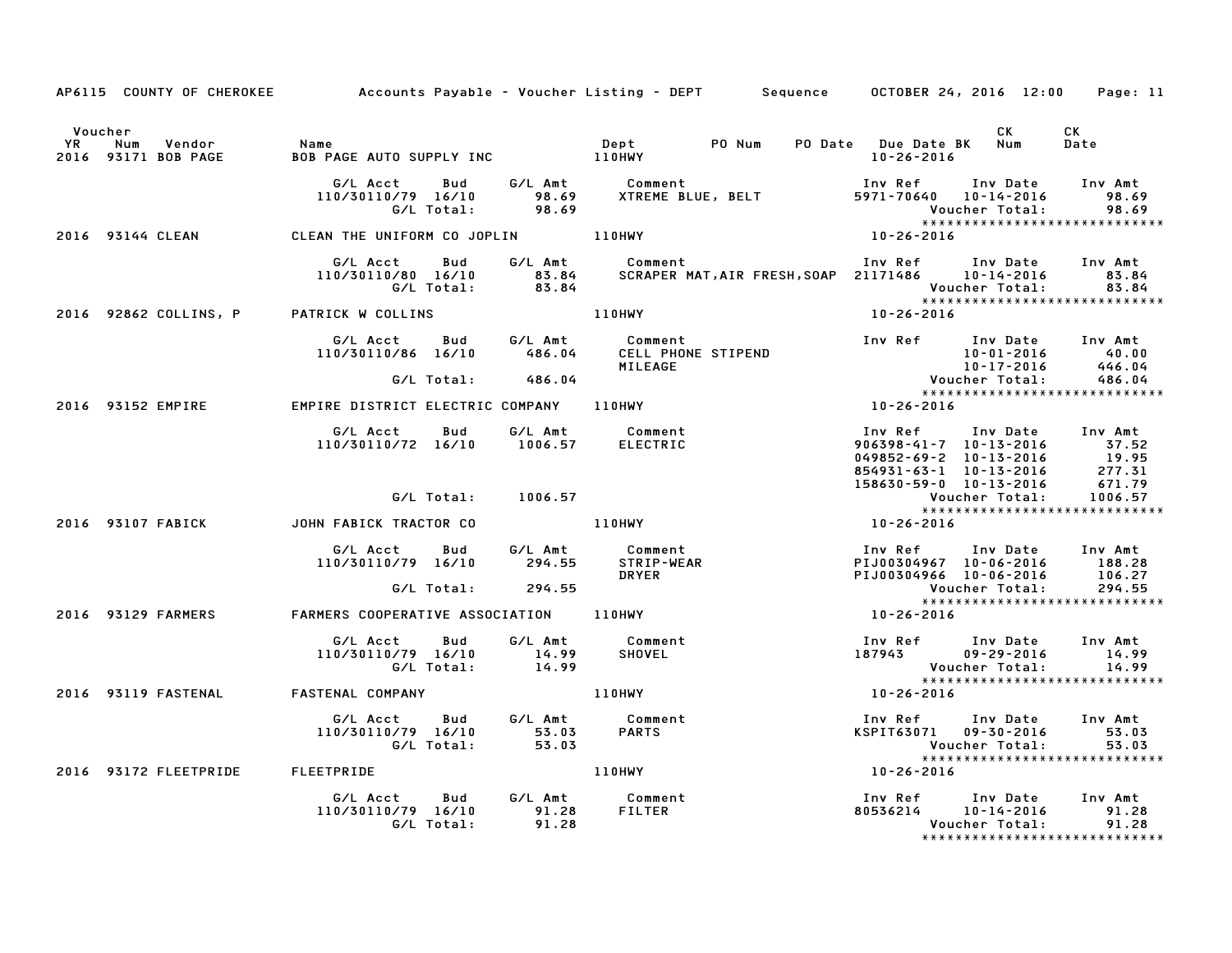|                      |                                                                       |                                  |                                                  | AP6115 COUNTY OF CHEROKEE Accounts Payable - Voucher Listing - DEPT Sequence OCTOBER 24, 2016 12:00                                                                                                                                        |                                                                                                                                                                                                                                                                          |                                                 | Page: 12                                                                                                                                 |
|----------------------|-----------------------------------------------------------------------|----------------------------------|--------------------------------------------------|--------------------------------------------------------------------------------------------------------------------------------------------------------------------------------------------------------------------------------------------|--------------------------------------------------------------------------------------------------------------------------------------------------------------------------------------------------------------------------------------------------------------------------|-------------------------------------------------|------------------------------------------------------------------------------------------------------------------------------------------|
| Voucher<br><b>YR</b> | Num<br>Vendor<br>2016 93150 FROST OIL                                 |                                  |                                                  | PO Num                                                                                                                                                                                                                                     | PO Date Due Date BK Num<br>$10 - 26 - 2016$                                                                                                                                                                                                                              | CK                                              | CK<br>Date                                                                                                                               |
|                      |                                                                       | 110/30110/32 16/10<br>G/L Total: | 123.22                                           | G/L Acct  Bud  G/L Amt  Comment<br>110/30110/32 16/10  123.22  EXHAUST_FLUID<br>C/L Total: 123.22                                                                                                                                          | 95497-IN 10-07-2016<br>Voucher Total: 123.22<br>****************************                                                                                                                                                                                             | Inv Ref Inv Date Inv Amt                        | 123.22                                                                                                                                   |
|                      | 2016 93105 MFA OIL MFA OIL - NEOSHO 1055                              |                                  |                                                  | <b>110HWY</b>                                                                                                                                                                                                                              | vou<br>*****<br>10-26-2016                                                                                                                                                                                                                                               |                                                 |                                                                                                                                          |
|                      |                                                                       |                                  |                                                  | 6/L Acct Bud G/L Amt Comment Inv Ref Inv Date Inv Amt<br>110/30110/31 16/10 5909.33 DIESEL 499633163 10-03-2016 1676.07<br>6/L Total: 5909.33 6<br>G/L Total: 5909.33 110HWY 110HWY 10-03-2016 93112 MIDWEST MINERAL MIDWEST MINERALS<br>2 |                                                                                                                                                                                                                                                                          |                                                 |                                                                                                                                          |
|                      |                                                                       |                                  |                                                  |                                                                                                                                                                                                                                            |                                                                                                                                                                                                                                                                          |                                                 |                                                                                                                                          |
|                      |                                                                       |                                  |                                                  |                                                                                                                                                                                                                                            |                                                                                                                                                                                                                                                                          | *****************************                   |                                                                                                                                          |
|                      |                                                                       | 110/30110/35 16/10               | 8645.49<br>G/L Total: 8645.49                    | G/L Acct Bud G/L Amt Comment<br>ROCK                                                                                                                                                                                                       | Inv Ref      Inv Date     Inv Amt<br>1nv Ref       Inv Date     Inv Amt<br>145718         09–30–2016      3240.98<br>145719         09–30–2016      5404.51                                                                                                              | Voucher Total:                                  | 8645.49                                                                                                                                  |
|                      |                                                                       |                                  |                                                  | 2016 93147 MUNICIPAL MUNICIPAL INDUSTRIAL SUPPLY 110HWY                                                                                                                                                                                    | $10 - 26 - 2016$                                                                                                                                                                                                                                                         | *****************************                   |                                                                                                                                          |
|                      |                                                                       |                                  |                                                  |                                                                                                                                                                                                                                            |                                                                                                                                                                                                                                                                          |                                                 |                                                                                                                                          |
|                      |                                                                       |                                  |                                                  | 6/L Acct Bud 6/L Amt Comment Inv Ref Inv Date Inv Amu<br>110/30110/79 16/10 1308.48 PARTS, MOWER BLADE 2766 10-13-2016 1308.48<br>6/L Total: 1308.48 PARTS, MOWER BLADE 2766 Voucher Total: 1308.48<br>308.48 *************************    |                                                                                                                                                                                                                                                                          |                                                 |                                                                                                                                          |
|                      |                                                                       |                                  |                                                  |                                                                                                                                                                                                                                            | $10 - 26 - 2016$                                                                                                                                                                                                                                                         |                                                 |                                                                                                                                          |
|                      |                                                                       | G/L Acct                         | Bud G/L Amt Comment<br>110/30110/79 16/10 391.24 | WELDABLE STEEL<br>FITTING<br>CUT-OFF WHEEL<br>OIL FILTER<br>SPARK PLUG<br>IGNITION COIL<br>FITTING, HOSE<br><b>EXTRACTO</b><br><b>HEATER CORE</b><br>INNITION COIL<br>FUEL INJECTOR<br>FITTING                                             | Inv Ref<br>615805                                                                                                                                                                                                                                                        | Inv Date Inv Amt<br>10-04-2016                  | 13.49<br>$\begin{array}{r} 8.12 \\ 21.91 \\ 5.52 \end{array}$<br>5.52<br>96<br>62.81<br>42.16<br>9.28<br>40.99<br>47.53<br>38.99<br>3.72 |
|                      |                                                                       |                                  | G/L Total: 391.24                                |                                                                                                                                                                                                                                            | Vouc<br>*****<br>10-26-2016                                                                                                                                                                                                                                              | Voucher Total:<br>***************************** | 391.24                                                                                                                                   |
|                      | 2016 93145 NATALINIS NATALINI'S AUTOMOTIVE THE RESERVENCE RESERVENCE. |                                  |                                                  |                                                                                                                                                                                                                                            |                                                                                                                                                                                                                                                                          |                                                 |                                                                                                                                          |
|                      |                                                                       | G/L Acct                         | <b>Bud</b><br>110/30110/79 16/10 75.42           | G/L Amt Comment<br>75.42 AIR FILTER                                                                                                                                                                                                        | AIR FILTER<br>OIL FILTER, OIL<br>HAZARD FLASHER<br>PARTS<br>CONFINER<br>CONFINER<br>CONFINER<br>CONFINER<br>CONFINER<br>CONFINER<br>CONFINER<br>CONFINER<br>CONFINER<br>CONFINER<br>CONFINER<br>CONFINER<br>CONFINER<br>CONFINER<br>CONFINER<br>CONFINER<br>CONFINER<br> |                                                 |                                                                                                                                          |
|                      |                                                                       |                                  | G/L Total: 75.42                                 |                                                                                                                                                                                                                                            |                                                                                                                                                                                                                                                                          | *****************************                   |                                                                                                                                          |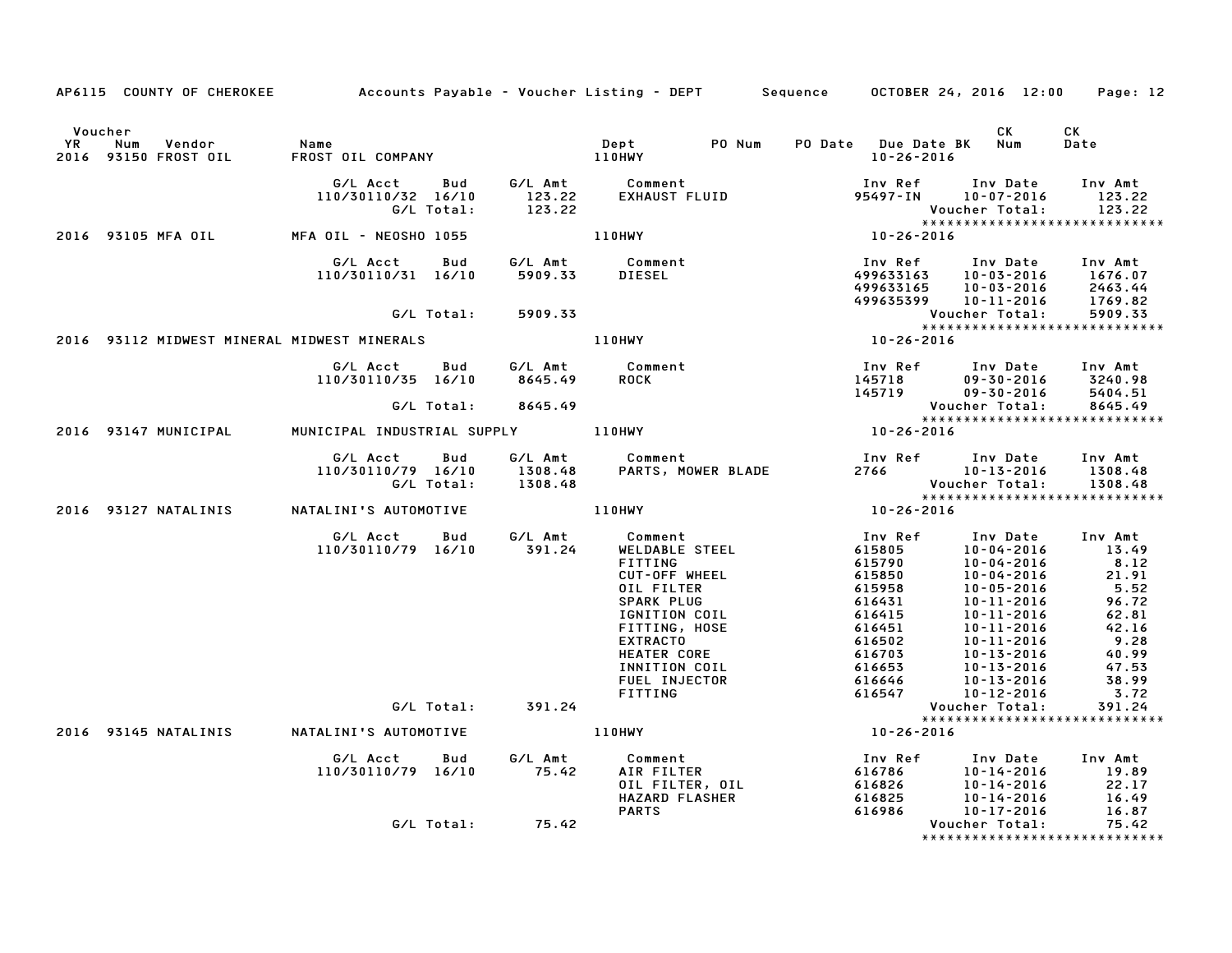| AP6115 COUNTY OF CHEROKEE Accounts Payable - Voucher Listing - DEPT Sequence OCTOBER 24, 2016 12:00 Page: 13 |                                                                                                                           |           |                                                                                                                                                                                                                                 |                  |                                                                                                                                                                                      |                                 |
|--------------------------------------------------------------------------------------------------------------|---------------------------------------------------------------------------------------------------------------------------|-----------|---------------------------------------------------------------------------------------------------------------------------------------------------------------------------------------------------------------------------------|------------------|--------------------------------------------------------------------------------------------------------------------------------------------------------------------------------------|---------------------------------|
| Voucher<br><b>YR</b><br>Num<br>Vendor<br>2016 93140 O'MALLEY                                                 | Name<br>1 O'MAI                                                                                                           |           |                                                                                                                                                                                                                                 | 10-26-2016       | CK<br>PO Date Due Date BK Num                                                                                                                                                        | CK<br>Date                      |
|                                                                                                              | G/L Total: 2421.57                                                                                                        |           | G/L Acct       Bud        G/L Amt           Comment                            Inv Ref       Inv Date      Inv Amt<br>110/30110/79   16/10       2421.57      PARTS AND LABOR ON TRACTOR  W08399        10-03-2016      2421.57 |                  | Voucher Total:<br>*****************************                                                                                                                                      | 2421.57<br>2421.57              |
| 2016 93128 PRIER                                                                                             | PRIER TIRE SUPPLY INC                                                                                                     |           | <b>110HWY</b>                                                                                                                                                                                                                   | $10 - 26 - 2016$ |                                                                                                                                                                                      |                                 |
|                                                                                                              | G/L Acct<br>Bud<br>110/30110/79 16/10<br>G/L Total:                                                                       |           | G/L Amt       Comment<br>78.48        MOUNTING COMPOUND<br>78.48                                                                                                                                                                |                  | Inv Ref      Inv Date     Inv Amt<br>$072483 - IN$ $10 - 03 - 2016$<br>Voucher Total:<br>*****************<br>10-26-2016<br>*****************************                            | 78.48<br>78.48                  |
| 2016 93130 PURCELL                                                                                           | PURCELL TIRE & RUBBER COMPANY 110HWY                                                                                      |           |                                                                                                                                                                                                                                 |                  |                                                                                                                                                                                      |                                 |
|                                                                                                              |                                                                                                                           |           |                                                                                                                                                                                                                                 |                  | Inv Ref Inv Date Inv Amt<br>0002613565  09-29-2016  950.50<br>Voucher Total:<br>*****************************                                                                        | 950.50                          |
| 2016 93132 S & J S & J WELDING SHOP                                                                          |                                                                                                                           |           | $rac{x}{10-26-2016}$<br><b>110HWY</b>                                                                                                                                                                                           |                  |                                                                                                                                                                                      |                                 |
|                                                                                                              | ct Bud G/LAmt Comment<br>10/79 16/10 9.00 WELDING<br>G/LTotal: 9.00<br>G/L Acct<br>110/30110/79 16/10                     |           |                                                                                                                                                                                                                                 |                  | Inv Ref      Inv Date<br>10-04-2016<br>10-04-2016<br>Voucher Total:                                                                                                                  | Inv Amt<br>9.00<br>9.00         |
| 2016 93125 SAFETY-KLEEN                                                                                      | SAFETY-KLEEN SYSTEMS 110HWY                                                                                               |           |                                                                                                                                                                                                                                 | 10-26-2016       | *****************************                                                                                                                                                        |                                 |
|                                                                                                              | G/L Acct Bud G/L Amt Comment<br>110/30110/79 16/10<br>110/79   16/10             288.00<br>G/L  Total:             288.00 |           |                                                                                                                                                                                                                                 |                  |                                                                                                                                                                                      | 288.00<br>288.00                |
|                                                                                                              |                                                                                                                           |           |                                                                                                                                                                                                                                 |                  |                                                                                                                                                                                      |                                 |
|                                                                                                              | G/L Acct Bud<br>110/30110/89 16/10<br>G/L Total: 116.00                                                                   | 116.00    | G/L Amt Comment<br>116.00 RANDOMS                                                                                                                                                                                               |                  | Inv Ref       Inv Date      Inv Amt<br>3149               10–04–2016          116.00<br>Voucher Total: 116.00<br>*****************************<br>10-17-2016 1 32632 10-17-2016 HAND | 116.00                          |
| 2016 93164 WARSTLER EX                                                                                       | WARSTLER EXCAVATING                                                                                                       |           | <b>110HWY</b>                                                                                                                                                                                                                   |                  |                                                                                                                                                                                      |                                 |
|                                                                                                              | G/L Acct  Bud  G/L Amt  Comment<br>110/30110/79  16/10  416823.78  PARTS & L                                              |           | 100 Comment 100 Towns PARTS & LABOR LIFT STATION<br>PARTS & LABOR LIFT STATION 2672 09-08-2016 14102.78<br>2676 09-21-2016 85558.20<br>2667 08-31-2016 317162.80<br>Voucher Total: 416823.78                                    |                  |                                                                                                                                                                                      |                                 |
|                                                                                                              | G/L Total:                                                                                                                | 416823.78 | VARK REBUILD                                                                                                                                                                                                                    |                  | ******************************                                                                                                                                                       |                                 |
|                                                                                                              |                                                                                                                           |           |                                                                                                                                                                                                                                 |                  | DEPT<br>Total:                                                                                                                                                                       | 440100.71                       |
| 2016 93108 STAR                                                                                              | STAR PROGRAMMING                                                                                                          |           | <b>130NOXWEED</b>                                                                                                                                                                                                               | 10-26-2016       |                                                                                                                                                                                      |                                 |
|                                                                                                              |                                                                                                                           |           | G/L Acct Bud G/L Amt Comment Inv Ref Inv Date Inv Amt<br>130/30130/89 16/10 500.00 SERVICE AGMT/RETAINER FEE 2192 10–02–2016 500.00<br>G/L Total: 500.00 500.00 Voucher Total: 500.00                                           |                  | *****************************                                                                                                                                                        | 500.00<br>500.00                |
|                                                                                                              |                                                                                                                           |           |                                                                                                                                                                                                                                 |                  | <b>DEPT</b><br>Total:                                                                                                                                                                | 500.00<br>********************* |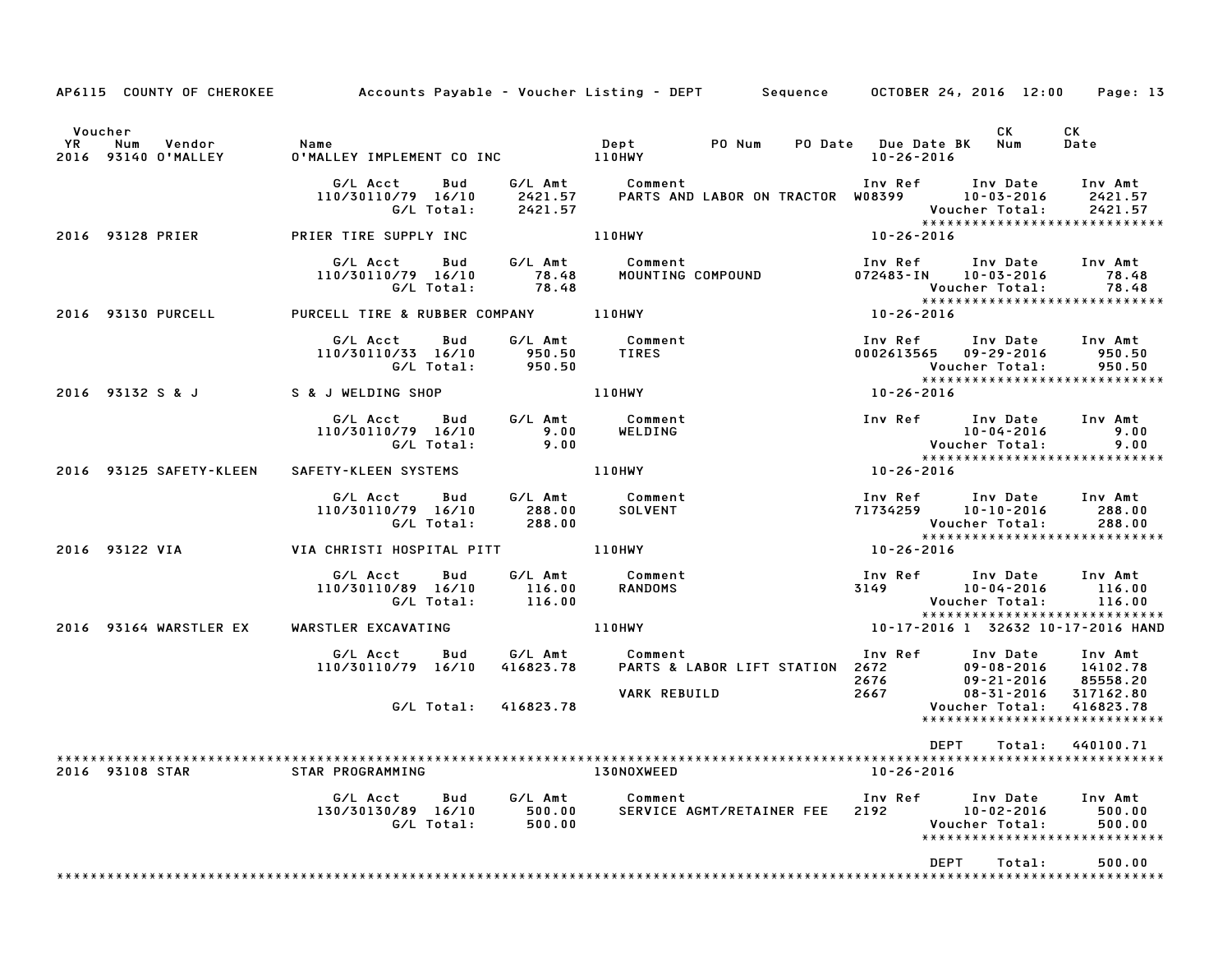|             |                | AP6115 COUNTY OF CHEROKEE  |                                                                            |            |                                     | Accounts Payable – Voucher Listing – DEPT<br>Sequence                                                       |                                         | OCTOBER 24, 2016 12:00                                                | Page: 14                           |
|-------------|----------------|----------------------------|----------------------------------------------------------------------------|------------|-------------------------------------|-------------------------------------------------------------------------------------------------------------|-----------------------------------------|-----------------------------------------------------------------------|------------------------------------|
| YR.<br>2016 | Voucher<br>Num | Vendor<br>93173 CARDMEMBER | Name<br>CHASE CARD SERVICES                                                |            |                                     | <b>CK</b><br>CK.<br>Dept<br>PO Num<br>140HEALTH                                                             | PO Date Due Date BK<br>$10 - 26 - 2016$ | Num                                                                   | Date                               |
|             |                |                            | G/L Acct<br>140/30140/28 16/10<br>140/30140/89 16/10<br>140/30140/88 16/10 | Bud        | G/L Amt<br>36.00<br>7.17<br>1346.00 | Comment<br><b>HEALTH DEPT</b><br>ACCT  <br>IN DIGITAL WAVE<br>INTEREST CHARGE<br>PAYPAY KS CHILD REGISTRATN | Inv Ref                                 | Inv Date<br>$09 - 01 - 2016$<br>$09 - 01 - 2016$<br>$08 - 19 - 2016$  | Inv Amt<br>36.00<br>7.17<br>250.00 |
|             |                |                            |                                                                            | G/L Total: | 1389.17                             | IIHL HEALTH E LEARNING                                                                                      |                                         | $08 - 19 - 2016$<br>Voucher Total:<br>*****************************   | 1096.00<br>1389.17                 |
|             |                |                            | 2016 93165 CRAW KAN TELEPH CRAW-KAN TELEPHONE COOPERATIVE INC 140HEALTH    |            |                                     |                                                                                                             | 10-26-2016                              |                                                                       |                                    |
|             |                |                            | G/L Acct<br>140/30140/79 16/10                                             | Bud        | G/L Amt<br>21.25                    | Comment<br><b>HEALTH DEPT</b>                                                                               | Inv Ref                                 | Inv Date                                                              | Inv Amt                            |
|             |                |                            |                                                                            | G/L Total: | 21.25                               | ACCT 129793                                                                                                 |                                         | $10 - 01 - 2016$<br>Voucher Total:<br>*****************************   | 21.25<br>21.25                     |
|             |                |                            | 2016 93174 FIRST CHRISTIAN FIRST CHRISTIAN CHURCH PARSONS                  |            |                                     | 140HEALTH                                                                                                   | 10-26-2016                              |                                                                       |                                    |
|             |                |                            | G/L Acct<br>140/30140/87 16/10                                             | Bud        | G/L Amt<br>195.00                   | Comment<br>WIC PROGRAM                                                                                      | Inv Ref                                 | Inv Date                                                              | Inv Amt                            |
|             |                |                            |                                                                            |            |                                     | <b>BUILDING RENTAL</b><br>$0CT$ 18, 19, 20, 2016                                                            |                                         | $10 - 18 - 2016$                                                      | 195.00                             |
|             |                |                            |                                                                            | G/L Total: | 195.00                              |                                                                                                             |                                         | Voucher Total:<br>*****************************                       | 195.00                             |
|             |                | 2016 93175 INDEP COMM      | INDEPENDENCE COMMUNITY COLLEGE                                             |            |                                     | 140HEALTH                                                                                                   | 10-26-2016                              |                                                                       |                                    |
|             |                |                            | G/L Acct<br>140/30140/87 16/10                                             | Bud        | G/L Amt<br>450.00                   | Comment<br>WIC PROGRAM<br><b>BUILDING RENTAL</b>                                                            | Inv Ref                                 | Inv Date<br>$10 - 18 - 2016$                                          | Inv Amt<br>450.00                  |
|             |                |                            |                                                                            | G/L Total: | 450.00                              | OCT 11, 12, 13, 2016                                                                                        |                                         | Voucher Total:                                                        | 450.00                             |
|             |                |                            |                                                                            |            |                                     |                                                                                                             |                                         | *****************************                                         |                                    |
|             |                | 2016 93176 MANZER, J       | DR JONATHAN MANZER                                                         |            |                                     | 140HEALTH                                                                                                   | 10-26-2016                              |                                                                       |                                    |
|             |                |                            | G/L Acct<br>140/30140/82 16/10                                             | Bud        | G/L Amt<br>100.00                   | Comment<br><b>HEALTH DEPT</b>                                                                               | Inv Ref                                 | Inv Date                                                              | Inv Amt                            |
|             |                |                            |                                                                            | G/L Total: | 100.00                              | CONTRACTED SERVICES                                                                                         |                                         | $10 - 18 - 2016$<br>Voucher Total:                                    | 100.00<br>100.00                   |
|             |                | 2016 93166 MCKESSON        | MCKESSON MEDICAL-SURGICAL                                                  |            |                                     | 140HEALTH                                                                                                   | 10-26-2016                              | *****************************                                         |                                    |
|             |                |                            | G/L Acct<br>140/30140/43 16/10                                             | Bud        | G/L Amt<br>571.25                   | Comment<br><b>HEALTH DEPT</b>                                                                               | Inv Ref                                 | Inv Date                                                              | Inv Amt                            |
|             |                |                            |                                                                            | G/L Total: | 571.25                              | NEEDLES, BANDAIDS                                                                                           | 86637324                                | $10 - 03 - 2016$<br>Voucher Total:                                    | 571.25<br>571.25                   |
|             |                | 2016 93177 MEDICAL WASTE   | MEDICAL WASTE SERVICES                                                     |            |                                     | 140HEALTH                                                                                                   | 10-26-2016                              | *****************************                                         |                                    |
|             |                |                            | G/L Acct<br>140/30140/82 16/10                                             | Bud        | G/L Amt<br>99.00                    | Comment<br><b>HEALTH DEPT</b>                                                                               | Inv Ref                                 | Inv Date                                                              | Inv Amt                            |
|             |                |                            |                                                                            | G/L Total: | 99.00                               | BIOHAZARD WASTE DISPOSAL                                                                                    | W 77426                                 | $10 - 12 - 2016$<br>Voucher Total:<br>******************************* | 99.00<br>99.00                     |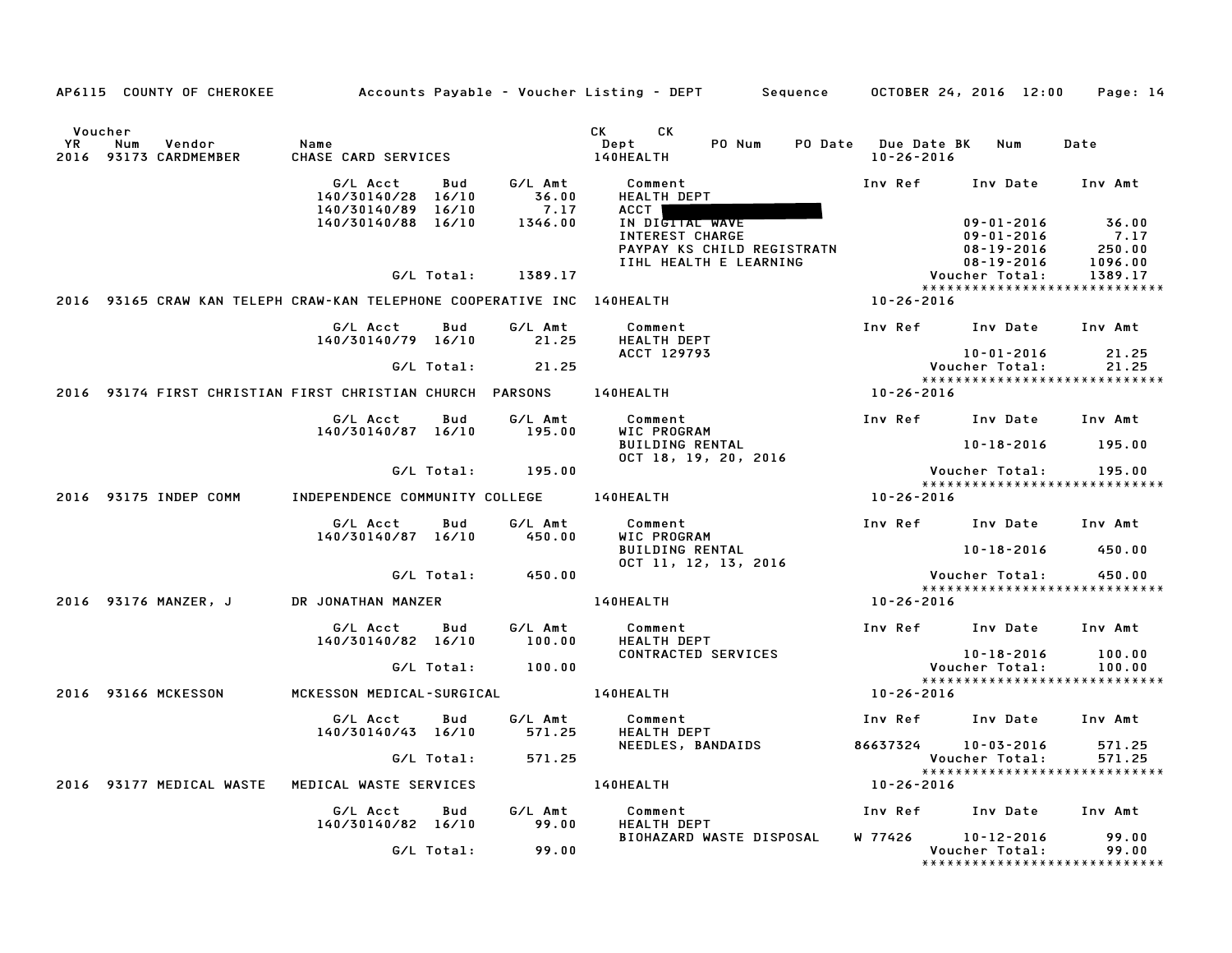| AP6115 COUNTY OF CHEROKEE             |                                |                   |                             | Accounts Payable – Voucher Listing – DEPT       Sequence     OCTOBER 24, 2016 12:00 |                         |                                                 | Page: 15                    |
|---------------------------------------|--------------------------------|-------------------|-----------------------------|-------------------------------------------------------------------------------------|-------------------------|-------------------------------------------------|-----------------------------|
| Voucher<br><b>YR</b><br>Num<br>Vendor | Name                           |                   |                             | Dept PO Num                                                                         | PO Date Due Date BK     | CK.<br>Num                                      | CK<br>Date                  |
| 2016 93167 NATALINIS                  | NATALINI'S AUTOMOTIVE          |                   |                             | <b>140HEALTH</b>                                                                    | $10 - 26 - 2016$        |                                                 |                             |
|                                       | G/L Acct<br>140/30140/25 16/10 | Bud               | G/L Amt<br>33.69            | Comment<br>WIC PROGRAM                                                              | Inv Ref                 | Inv Date                                        | Inv Amt                     |
|                                       |                                | G/L Total:        | 33.69                       | OIL, OIL FILTER                                                                     | 615655                  | $10 - 03 - 2016$<br>Voucher Total:              | 33.69<br>33.69              |
| 2016 93168 VERIZON                    | VERIZON WIRELESS               |                   |                             | 140HEALTH                                                                           | 10-26-2016              | ******************************                  |                             |
|                                       | G/L Acct                       | Bud               | G/L Amt                     | Comment                                                                             | Inv Ref                 | Inv Date Inv Amt                                |                             |
|                                       | 140/30140/84 16/10             | G/L Total:        | 80.58<br>80.58              | <b>HEALTH DEPT</b><br>ACCT 587034926-00001                                          |                         | 9773591669 10-12-2016<br>Voucher Total:         | 80.58<br>80.58              |
|                                       |                                |                   |                             |                                                                                     |                         | *****************************                   |                             |
|                                       |                                |                   |                             |                                                                                     |                         | DEPT<br>Total:                                  | 2939.94                     |
| 2016 93110 COLUMBUS NEWS              | COLUMBUS NEWS REPORT           |                   |                             | 160ELECT                                                                            | 10-26-2016              |                                                 |                             |
|                                       | G/L Acct<br>160/30160/78 16/10 | Bud               | G/L Amt<br>128.00           | Comment<br>NOTICE/PLACES & DATES<br>CO ELECTION OFFICERS NOTICE                     | $2^{\circ}$             | Inv Ref      Inv Date<br>10-07-2016             | Inv Amt<br>68.00<br>60.00   |
|                                       |                                | G/L Total:        | 128.00                      |                                                                                     |                         | Voucher Total:                                  | 128.00                      |
|                                       |                                |                   |                             |                                                                                     |                         | *****************************                   |                             |
| 2016 93111 LOCKWOOD                   | LOCKWOOD COMPANY               |                   |                             | 160ELECT                                                                            | 10-26-2016              |                                                 |                             |
|                                       | G/L Acct<br>160/30160/21 16/10 | Bud<br>G/L Total: | G/L Amt<br>201.30<br>201.30 | Comment<br><b>BALLOT ENVELOPES</b>                                                  | Inv Ref<br>117515       | Inv Date<br>10-04-2016<br>Voucher Total:        | Inv Amt<br>201.30<br>201.30 |
|                                       |                                |                   |                             |                                                                                     |                         | *****************************                   |                             |
|                                       |                                |                   |                             |                                                                                     |                         |                                                 |                             |
| 2016 93153 SCHWAB                     | SCHWAB-EATON PA                |                   |                             | 190BRIDGE                                                                           | 10-26-2016              | <b>DEPT</b><br>Total:                           | 329.30                      |
|                                       | G/L Acct                       | Bud               | G/L Amt                     | Comment                                                                             | Inv Ref                 | Inv Date                                        | Inv Amt                     |
|                                       | 190/30190/89 16/10             | G/L Total:        | 14662.28<br>14662.28        | WIDENING 5TH STREET                                                                 | 15.079-3                | 10-14-2016<br>Voucher Total:                    | 14662.28<br>14662.28        |
| 2016 93156 SCHWAB                     | <b>SCHWAB-EATON PA</b>         |                   |                             |                                                                                     | 10-26-2016              | *****************************                   |                             |
|                                       |                                |                   |                             | 190BRIDGE                                                                           |                         |                                                 |                             |
|                                       | G/L Acct<br>190/30190/89 16/10 | Bud               | G/L Amt<br>9589.31          | Comment<br>LOCAL BRIDGE REPLACEMENT                                                 | Inv Ref<br>$15.034 - 2$ | Inv Date<br>10-14-2016                          | Inv Amt<br>4161.93          |
|                                       |                                |                   |                             | MISCELLANEOUS SERVICES                                                              | <b>CHEROKEE</b>         | 10-14-2016                                      | 5427.38                     |
|                                       |                                | G/L Total:        | 9589.31                     |                                                                                     |                         | Voucher Total:<br>***************************** | 9589.31                     |
|                                       |                                |                   |                             |                                                                                     |                         |                                                 |                             |
|                                       |                                |                   |                             |                                                                                     |                         | DEPT<br>Total:                                  | 24251.59                    |
| 2016 93139 AT&T 5001                  | AT&T                           |                   |                             | 224911                                                                              | $10 - 26 - 2016$        |                                                 |                             |
|                                       | G/L Acct                       | Bud               | G/L Amt                     | Comment                                                                             | Inv Ref                 | Inv Date                                        | Inv Amt                     |
|                                       | 224/31224/01                   |                   | 894.48                      | ACCT 316 140 9942 098 7<br>316 140 2371 911 6                                       |                         | $10 - 01 - 2016$<br>$10 - 01 - 2016$            | 641.31<br>253.17            |
|                                       |                                | G/L Total:        | 894.48                      |                                                                                     |                         | Voucher Total:<br>***************************** | 894.48                      |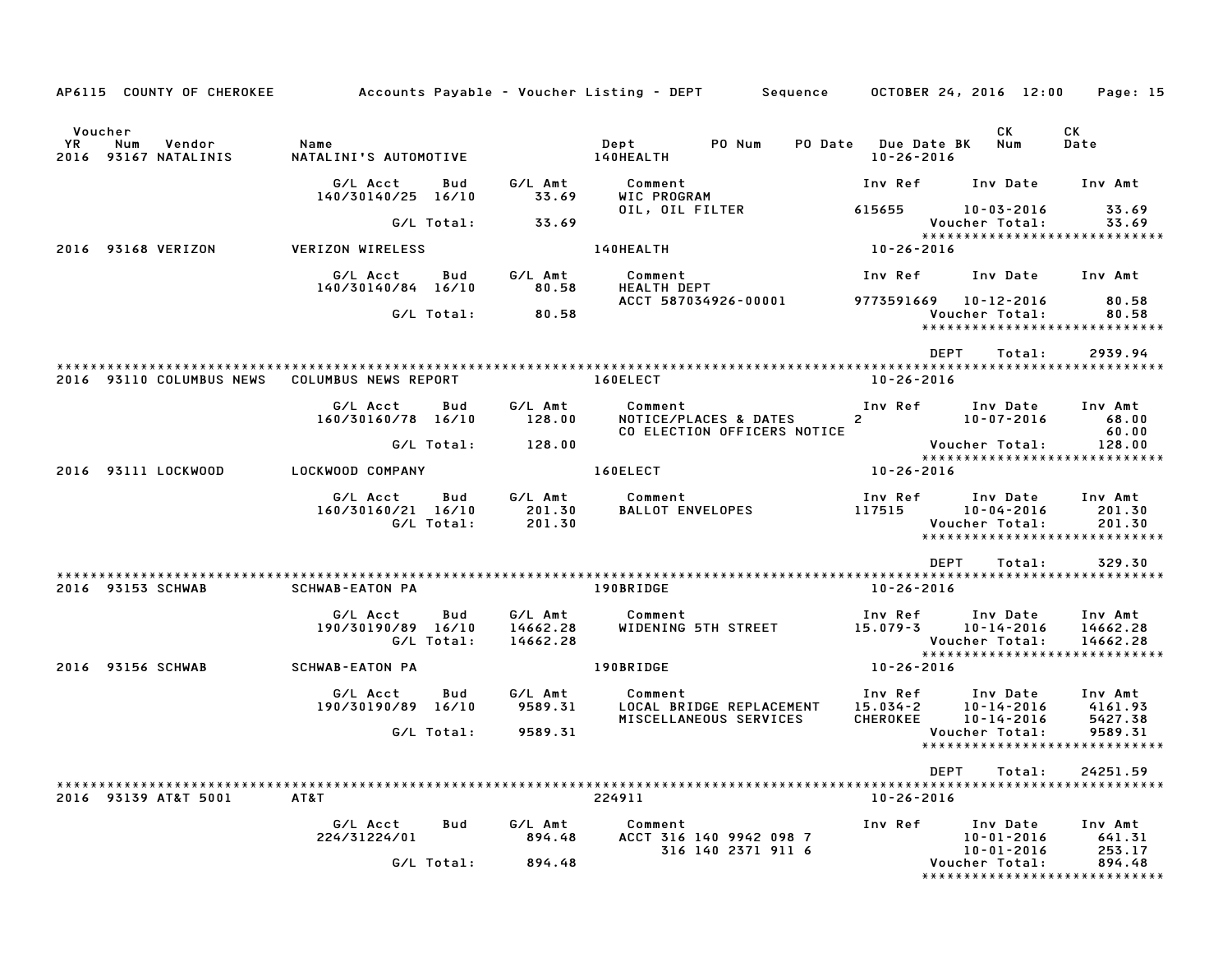|               | AP6115 COUNTY OF CHEROKEE           | Accounts Payable – Voucher Listing – DEPT         Sequence       OCTOBER 24, 2016  12:00 |                          |                                             |                             |                                                      |                                         |                                                                                         | Page: 16                                    |
|---------------|-------------------------------------|------------------------------------------------------------------------------------------|--------------------------|---------------------------------------------|-----------------------------|------------------------------------------------------|-----------------------------------------|-----------------------------------------------------------------------------------------|---------------------------------------------|
|               |                                     |                                                                                          |                          |                                             |                             |                                                      |                                         |                                                                                         |                                             |
| Voucher<br>YR | Num<br>Vendor<br>2016 93115 COL TEL | Name                                                                                     |                          |                                             | Dept                        | PO Num                                               | PO Date Due Date BK<br>$10 - 26 - 2016$ | CK<br>Num                                                                               | CK<br>Date                                  |
|               |                                     | G/L Acct<br>224/31224/01                                                                 | Bud                      | G/L Amt<br>1480.07                          | Comment<br>ACCT 1045<br>163 |                                                      | Inv Ref                                 | Inv Date<br>175610451016 10-01-2016<br>17561631016 10-01-2016                           | Inv Amt<br>377.76<br>1102.31                |
|               |                                     |                                                                                          | G/L Total:               | 1480.07                                     |                             |                                                      |                                         | Voucher Total:<br>*****************************                                         | 1480.07                                     |
|               | 2016 93151 IAED                     | IAED                                                                                     |                          |                                             | 224911                      |                                                      | 10-26-2016                              |                                                                                         |                                             |
|               |                                     | G/L Acct<br>224/31224/01                                                                 | Bud<br>G/L Total:        | G/L Amt<br>30.00<br>30.00                   | Comment                     | IAED RETEST FEE                                      | Inv Ref<br><b>SIN005710</b>             | Inv Date<br>10-04-2016<br>Voucher Total:<br>*****************************               | Inv Amt<br>30.00<br>30.00                   |
|               | 2016 93157 TBS                      | TBS ELECTRONICS, INC                                                                     |                          |                                             | 224911                      |                                                      | $10 - 26 - 2016$                        |                                                                                         |                                             |
|               |                                     | G/L Acct<br>224/31224/01                                                                 | Bud                      | G/L Amt<br>4380.00                          | Comment                     | WATT DUPLEXER, CHARGER<br>BATTERY, SHIPPING/HANDLING | 00084873                                | Inv Ref      Inv Date<br>05-23-2016                                                     | Inv Amt<br>4380.00                          |
|               |                                     |                                                                                          | G/L Total:               | 4380.00                                     |                             |                                                      |                                         | Voucher Total:                                                                          | 4380.00                                     |
|               | 2016 93117 TESSCO                   | <b>TESSCO INC</b>                                                                        |                          |                                             | 224911                      |                                                      | 10-26-2016                              |                                                                                         |                                             |
|               |                                     | G/L Acct<br>224/31224/01                                                                 | Bud                      | G/L Amt<br>396.90                           | Comment<br>PAGING REPEATERS | PAGING REPEATERS                                     | 250361<br>354640                        | Inv Ref      Inv Date<br>08-29-2016<br>$09 - 23 - 2016$                                 | Inv Amt<br>119.08<br>277.82                 |
|               |                                     |                                                                                          | G/L Total:               | 396.90                                      |                             |                                                      |                                         | Voucher Total:<br>*****************************                                         | 396.90                                      |
|               |                                     |                                                                                          |                          |                                             |                             |                                                      |                                         |                                                                                         |                                             |
|               |                                     |                                                                                          |                          |                                             |                             |                                                      |                                         | <b>DEPT</b><br>Total:                                                                   | 7181.45                                     |
|               | 2016 93198 FEDERAL ACCT             | CHEROKEE COUNTY FEDERAL/FICA TAX AC 260BENEFITS                                          |                          |                                             |                             |                                                      | 10-24-2016                              |                                                                                         |                                             |
|               |                                     | G/L Acct<br>260/30260/02<br>260/30260/02 16/10                                           | Bud<br>G/L Total:        | G/L Amt<br>13469.62<br>13469.66<br>26939.28 | Comment<br>FICA TAX         | EMPLOYER FICA TAX                                    |                                         | Inv Ref Inv Date<br>10-26-2016<br>$10 - 26 - 2016$<br>Voucher Total:                    | Inv Amt<br>13469.62<br>13469.66<br>26939.28 |
|               | 2016 93200 GREAT WEST               | GREAT WEST RETIREMENT SERVICES                                                           |                          |                                             | 260BENEFITS                 |                                                      | $10 - 24 - 2016$                        | *****************************                                                           |                                             |
|               |                                     | G/L Acct<br>260/30260/21                                                                 | Bud<br>G/L Total:        | G/L Amt<br>1216.50<br>1216.50               | Comment                     | GREAT WEST 130028-01 DEF CO                          |                                         | Inv Ref Inv Date<br>10-26-2016<br>Voucher Total:<br>*****************************       | Inv Amt<br>1216.50<br>1216.50               |
|               | 2016 93201 KPERS ACCT               | CHEROKEE COUNTY KPERS ACCOUNT                                                            |                          |                                             | 260BENEFITS                 |                                                      | 10-24-2016                              |                                                                                         |                                             |
|               |                                     | G/L Acct<br>260/30260/03<br>260/30260/03 16/10                                           | <b>Bud</b><br>G/L Total: | G/L Amt<br>10748.87<br>16011.87<br>26760.74 | Comment<br>KPERS WITHOLDING | EMPLOYER KPERS WITHOLDING                            | Inv Ref                                 | Inv Date<br>10-26-2016<br>10-26-2016<br>Voucher Total:<br>***************************** | Inv Amt<br>10748.87<br>16011.87<br>26760.74 |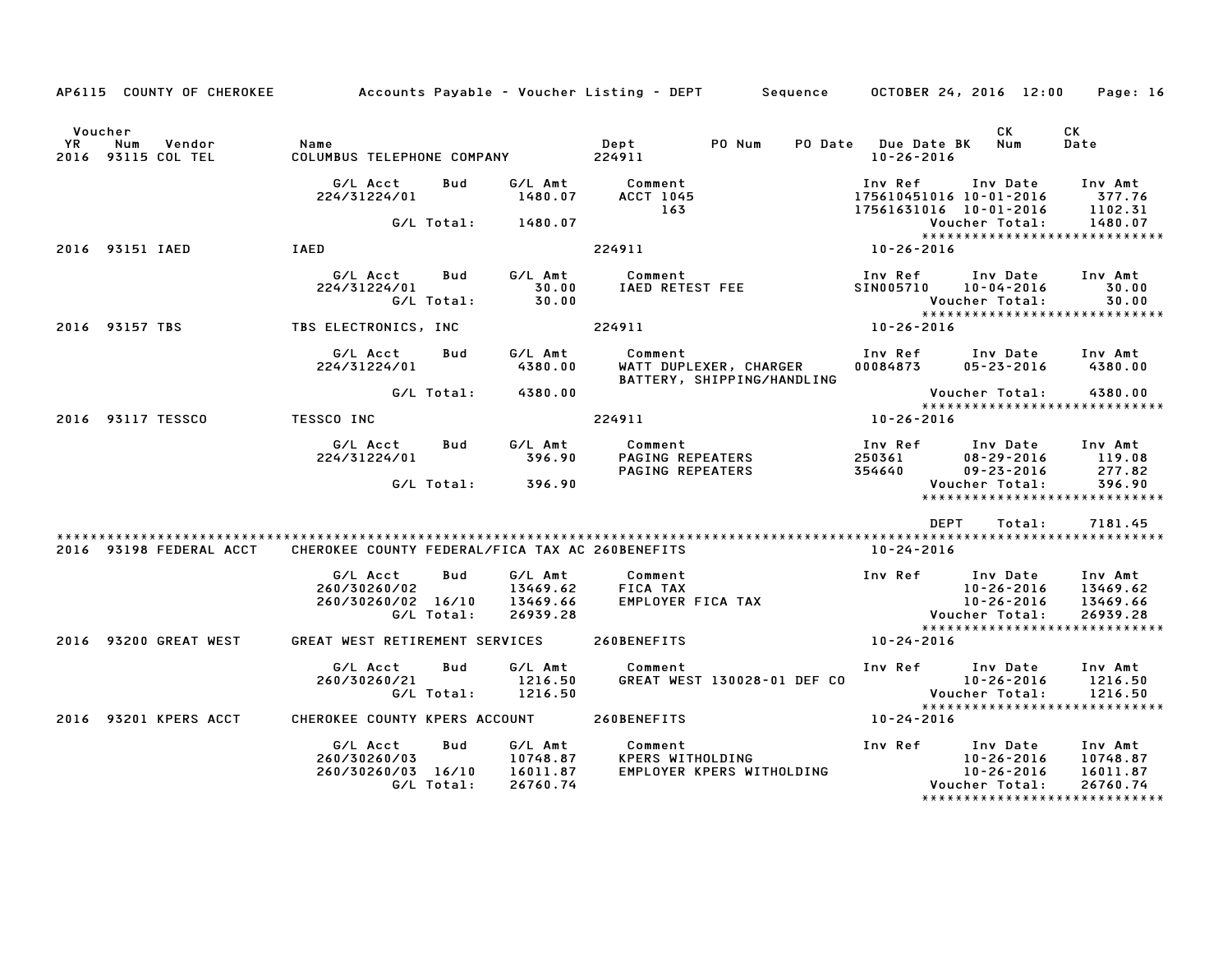|               | AP6115 COUNTY OF CHEROKEE            |                                           |                   |                                 | Accounts Payable – Voucher Listing – DEPT         Sequence       OCTOBER 24, 2016  12:00                                                                                                                                                                                     |         |                                                                                            | Page: 17                        |
|---------------|--------------------------------------|-------------------------------------------|-------------------|---------------------------------|------------------------------------------------------------------------------------------------------------------------------------------------------------------------------------------------------------------------------------------------------------------------------|---------|--------------------------------------------------------------------------------------------|---------------------------------|
| Voucher<br>YR | Num<br>Vendor<br>2016 93120 MERITAIN | Name<br>MERITAIN HEALTH                   |                   |                                 | CK and the set of the set of the set of the set of the set of the set of the set of the set of the set of the set of the set of the set of the set of the set of the set of the set of the set of the set of the set of the se<br><b>CK</b><br>PO Num<br>Dept<br>260BENEFITS |         | PO Date Due Date BK Num<br>$10 - 26 - 2016$                                                | Date                            |
|               |                                      | G/L Acct<br>260/30260/15 16/10            | Bud               | G/L Amt<br>46159.06             | Comment<br><b>GROUP 02438</b><br>CHEROKEE COUNTY<br>NOVEMBER 2016                                                                                                                                                                                                            | Inv Ref | Inv Date<br>$10 - 12 - 2016$                                                               | Inv Amt<br>46159.06             |
|               |                                      |                                           | G/L Total:        | 46159.06                        |                                                                                                                                                                                                                                                                              |         | Voucher Total:<br>*****************************                                            | 46159.06                        |
|               |                                      |                                           |                   |                                 |                                                                                                                                                                                                                                                                              |         | DEPT<br>Total:                                                                             | 101075.58                       |
|               | 2016 93195 AFLAC                     | <b>AFLAC</b>                              |                   |                                 | 265PR                                                                                                                                                                                                                                                                        |         | $10 - 24 - 2016$                                                                           |                                 |
|               |                                      | G/L Acct<br>265/30265/90                  | Bud<br>G/L Total: | G/L Amt<br>184.90<br>184.90     | Comment<br>AFLAC PRE-TAX INS                                                                                                                                                                                                                                                 | Inv Ref | Inv Date<br>10-26-2016<br>Voucher Total:                                                   | Inv Amt<br>184.90<br>184.90     |
|               | 2016 93196 CLEAN                     | CLEAN THE UNIFORM CO JOPLIN               |                   |                                 | 265PR                                                                                                                                                                                                                                                                        |         | *****************************<br>10-24-2016                                                |                                 |
|               |                                      | G/L Acct<br>265/30265/90                  | Bud<br>G/L Total: | G/L Amt<br>16.28<br>16.28       | Comment<br>CLEAN UNIFORM CO                                                                                                                                                                                                                                                  |         | Inv Ref<br>Inv Date<br>$10 - 26 - 2016$<br>Voucher Total:<br>***************************** | Inv Amt<br>16.28<br>16.28       |
|               | 2016 93197 COLLECTION                | COLLECTION SERVICES CENTER                |                   |                                 | 265PR                                                                                                                                                                                                                                                                        |         | 10-24-2016                                                                                 |                                 |
|               |                                      | G/L Acct<br>265/11260/80                  | Bud<br>G/L Total: | G/L Amt<br>244.37<br>244.37     | Comment                                                                                                                                                                                                                                                                      |         | Inv Ref<br>Inv Date<br>10-26-2016<br>Voucher Total:<br>*****************************       | Inv Amt<br>244.37<br>244.37     |
|               | 2016 93199 FEDERAL ACCT              | CHEROKEE COUNTY FEDERAL/FICA TAX AC 265PR |                   |                                 |                                                                                                                                                                                                                                                                              |         | 10-24-2016                                                                                 |                                 |
|               |                                      | G/L Acct<br>265/30265/90                  | Bud<br>G/L Total: | G/L Amt<br>15063.32<br>15063.32 | Comment<br>FEDERAL TAX                                                                                                                                                                                                                                                       |         | Inv Ref<br>Inv Date<br>$10 - 26 - 2016$<br>Voucher Total:                                  | Inv Amt<br>15063.32<br>15063.32 |
|               | 2016 93202 KS PAYMENT                | KANSAS PAYMENT CENTER                     |                   |                                 | 265PR                                                                                                                                                                                                                                                                        |         | *****************************<br>10-24-2016                                                |                                 |
|               |                                      | G/L Acct<br>265/10265/99                  | Bud<br>G/L Total: | G/L Amt<br>200.00<br>200.00     | Comment                                                                                                                                                                                                                                                                      |         | Inv Ref Inv Date<br>$10 - 26 - 2016$<br>Voucher Total:<br>*****************************    | Inv Amt<br>200.00<br>200.00     |
|               | 2016 93203 KS PAYMENT                | KANSAS PAYMENT CENTER                     |                   |                                 | 265PR                                                                                                                                                                                                                                                                        |         | 10-24-2016                                                                                 |                                 |
|               |                                      | G/L Acct<br>265/11260/85                  | Bud<br>G/L Total: | G/L Amt<br>180.00<br>180.00     | Comment                                                                                                                                                                                                                                                                      |         | Inv Ref<br>Inv Date<br>$10 - 26 - 2016$<br>Voucher Total:                                  | Inv Amt<br>180.00<br>180.00     |
|               | 2016 93204 LEGAL SHIELD              | LEGAL SHIELD                              |                   |                                 | 265PR                                                                                                                                                                                                                                                                        |         | *****************************<br>10-24-2016                                                |                                 |
|               |                                      | G/L Acct<br>265/30265/90                  | Bud<br>G/L Total: | G/L Amt<br>61.72<br>61.72       | Comment<br>LEGAL SHIELD                                                                                                                                                                                                                                                      | Inv Ref | Inv Date<br>10-26-2016<br>Voucher Total:<br>*****************************                  | Inv Amt<br>61.72<br>61.72       |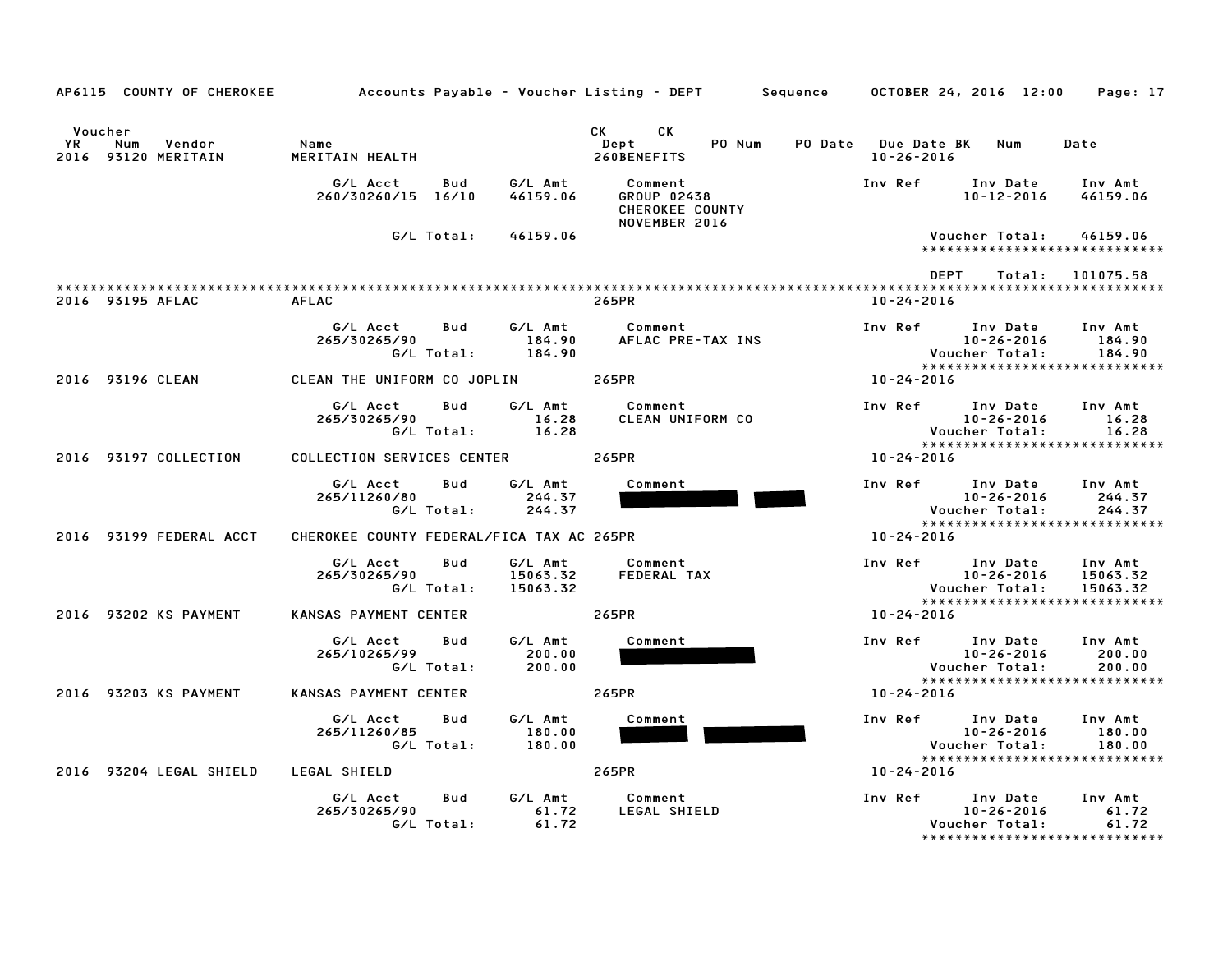|                      |                                          | AP6115 COUNTY OF CHEROKEE Accounts Payable - Voucher Listing - DEPT Sequence OCTOBER 24, 2016 12:00 |                           |                               |                                                                                                                             |                              | Page: 18                                        |
|----------------------|------------------------------------------|-----------------------------------------------------------------------------------------------------|---------------------------|-------------------------------|-----------------------------------------------------------------------------------------------------------------------------|------------------------------|-------------------------------------------------|
| Voucher<br><b>YR</b> | Num<br>Vendor<br>2016 93205 LIBERTY LIFE | Name<br>LIBERTY NATIONAL LIFE INS 265PR                                                             |                           | CK C<br>CK.<br>Dept<br>PO Num | PO Date Due Date BK Num<br>10-24-2016                                                                                       |                              | Date                                            |
|                      | 2016 93206 LIBERTY LIFE                  | G/L Acct<br>Bud<br>265/11260/19<br>G/L Total: 19.50<br>LIBERTY NATIONAL LIFE INS                    | G/L Amt<br>19.50          | Comment<br>265PR              | Inv Ref Inv Date Inv Amt<br>10-26-2016 19.50<br>10-24-2016                                                                  | 10-26-2016<br>Voucher Total: | 19.50<br>19.50<br>***************************** |
|                      | 2016 93207 LIBERTY LIFE                  | Bud<br>G/L Acct<br>265/11260/30<br>G/L Total:<br>LIBERTY NATIONAL LIFE INS 265PR                    | G/L Amt<br>20.75<br>20.75 | Comment                       | Inv Ref Inv Date Inv Amt<br>10-26-2016 20.75<br>10-24-2016                                                                  | <b>Voucher Total:</b>        | 20.75<br>20.75                                  |
|                      |                                          | G/L Acct Bud<br>265/11260/31<br>G/L Total:                                                          | G/L Amt<br>6.22<br>6.22   | Comment                       |                                                                                                                             |                              | *****************************                   |
|                      | 2016 93208 LIBERTY LIFE                  | LIBERTY NATIONAL LIFE INS 265PR<br>G/L Acct<br>Bud<br>265/11260/42<br>G/L Total:                    | G⁄L Amt<br>24.78<br>24.78 | Comment                       | 10-24-2016<br>Inv Ref Inv Date Inv Amt                                                                                      | 10-26-2016<br>Voucher Total: | 24.78<br>24.78<br>***************************** |
|                      | 2016 93209 LIBERTY LIFE                  | LIBERTY NATIONAL LIFE INS 265PR<br>G/L Acct<br>Bud<br>265/11260/48<br>G/L Total:                    | G/L Amt<br>13.23<br>13.23 | Comment                       | 10-24-2016<br>Inv Ref $\begin{array}{ccc} \text{Inv Date} & \text{Inv Ant} \\ \text{10-36-2016} & \text{17-33} \end{array}$ | 10-26-2016<br>Voucher Total: | 13.23<br>13.23<br>***************************** |
|                      | 2016 93210 LIBERTY LIFE                  | LIBERTY NATIONAL LIFE INS<br>G/L Acct<br>Bud<br>265/11260/49<br>G/L Total:                          | G/L Amt<br>20.75<br>20.75 | 265PR<br>Comment              | 10-24-2016<br>Inv Ref Inv Date Inv Amt<br>10-26-2016 20.75                                                                  | 10-26-2016<br>Voucher Total: | 20.75<br>20.75<br>***************************** |
|                      | 2016 93211 LIBERTY LIFE                  | LIBERTY NATIONAL LIFE INS<br>G/L Acct<br>Bud<br>265/11260/50<br>G/L Total:                          | G/L Amt<br>27.83<br>27.83 | 265PR<br>Comment              | 10-24-2016<br>Inv Ref Inv Date<br>10-26-2016                                                                                | Voucher Total:               | Inv Amt<br>27.83<br>27.83                       |
|                      | 2016 93212 LIBERTY LIFE                  | LIBERTY NATIONAL LIFE INS                                                                           |                           | 265PR                         | 10-24-2016                                                                                                                  |                              | *****************************                   |
|                      |                                          | G/L Acct<br>Bud<br>265/11260/64<br>G/L Total:                                                       | G/L Amt<br>3.50<br>3.50   | Comment                       |                                                                                                                             |                              | 3.50<br>3.50<br>******************************  |
|                      | 2016 93213 LOYAL AMERICAN LOYAL AMERICAN |                                                                                                     |                           | 265PR                         | 10-24-2016                                                                                                                  |                              |                                                 |
|                      |                                          | G/L Acct<br><b>Bud</b><br>265/30265/90<br>G/L Total:                                                | G/L Amt<br>47.29<br>47.29 | Comment<br>LOYAL AMERICAN     | Inv Ref Inv Date Inv Amt                                                                                                    | 10-26-2016<br>Voucher Total: | 47.29<br>47.29<br>***************************** |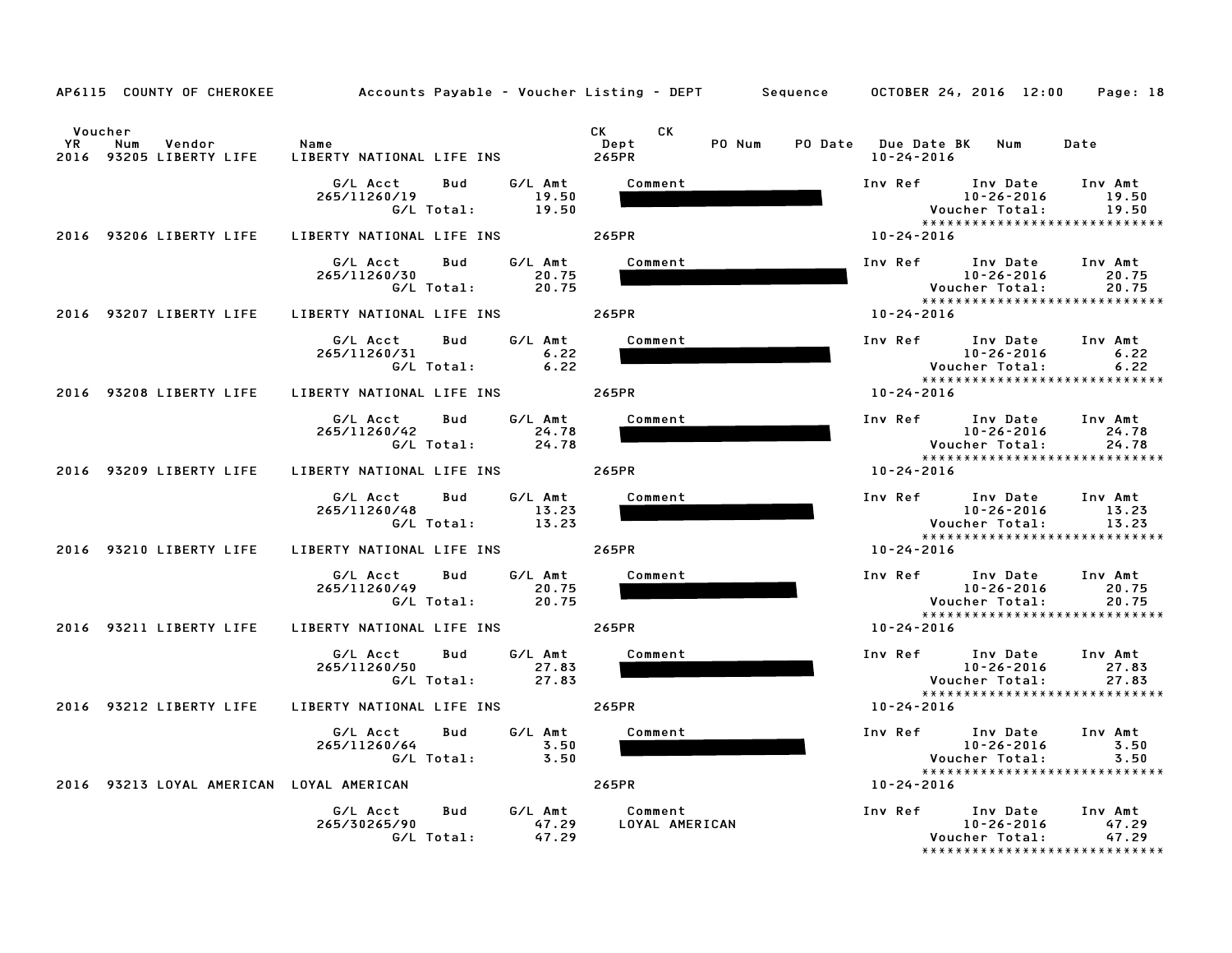| AP6115 COUNTY OF CHEROKEE                                           |                                        |                          |                               | Accounts Payable – Voucher Listing – DEPT<br>Sequence                                |                             | OCTOBER 24, 2016 12:00                                                           | Page: 19                           |
|---------------------------------------------------------------------|----------------------------------------|--------------------------|-------------------------------|--------------------------------------------------------------------------------------|-----------------------------|----------------------------------------------------------------------------------|------------------------------------|
| Voucher<br>YR.<br>Num<br>Vendor<br>2016<br>93214 STATE ACCT         | Name<br>CHEROKEE COUNTY STATE TAX ACCT |                          |                               | PO Num<br>Dept<br>265PR                                                              | PO Date<br>$10 - 24 - 2016$ | CK.<br>Num<br><b>Due Date BK</b>                                                 | СK<br>Date                         |
|                                                                     | G/L Acct<br>265/30265/90               | <b>Bud</b><br>G/L Total: | G/L Amt<br>4748.86<br>4748.86 | Comment<br>STATE TAX                                                                 | Inv Ref                     | Inv Date<br>$10 - 26 - 2016$<br>Voucher Total:<br>****************************** | Inv Amt<br>4748.86<br>4748.86      |
| 2016 93215 WASHINGTON INS WASHINGTON NATIONAL INSURANCE COMPA 265PR |                                        |                          |                               |                                                                                      | 10-24-2016                  |                                                                                  |                                    |
|                                                                     | G/L Acct<br>265/30265/90               | Bud<br>G/L Total:        | G/L Amt<br>1364.93<br>1364.93 | Comment<br>WASHINGTON INSURANCE                                                      | Inv Ref                     | Inv Date<br>$10 - 26 - 2016$<br>Voucher Total:<br>*****************************  | Inv Amt<br>1364.93<br>1364.93      |
|                                                                     |                                        |                          |                               |                                                                                      |                             | <b>DEPT</b><br>Total:                                                            | 22248.23                           |
| 2016 93121 CENTURYLINK1319 CENTURYLINK                              |                                        |                          |                               | 300ELDERLY                                                                           | $10 - 26 - 2016$            |                                                                                  |                                    |
|                                                                     | G/L Acct<br>300/30300/74 16/10         | Bud                      | G/L Amt<br>3.12               | Comment<br>ACCT 320497874<br>320494722                                               | Inv Ref                     | Inv Date<br>$09 - 24 - 2016$<br>$09 - 24 - 2016$                                 | Inv Amt<br>1.24<br>1.88            |
|                                                                     |                                        | G/L Total:               | 3.12                          |                                                                                      |                             | Voucher Total:                                                                   | 3.12                               |
| 2016 93123 CENTURYLINK2961 CENTURYLINK                              |                                        |                          |                               | 300ELDERLY                                                                           | 10-26-2016                  | *****************************                                                    |                                    |
|                                                                     | G/L Acct<br>300/30300/74 16/10         | Bud                      | G/L Amt<br>159.49             | Comment<br>ACCT 313571296<br>313355170                                               | Inv Ref                     | Inv Date<br>$10 - 01 - 2016$<br>$10 - 01 - 2016$                                 | Inv Amt<br>84.13<br>75.36          |
|                                                                     |                                        | G/L Total:               | 159.49                        |                                                                                      |                             | Voucher Total:<br>******************************                                 | 159.49                             |
| 2016 93124 KS GAS                                                   | KANSAS GAS SERVICE                     |                          |                               | 300ELDERLY                                                                           | 10-26-2016                  |                                                                                  |                                    |
|                                                                     | G/L Acct<br>300/30300/72 16/10         | Bud<br>16/10             | G/L Amt<br>110.69             | Comment<br>ACCT 510724504 2014982 18<br>510020083 1175382 00<br>510074383 1179346 45 | Inv Ref                     | Inv Date<br>$10 - 06 - 2016$<br>$10 - 10 - 2016$<br>$10 - 12 - 2016$             | Inv Amt<br>35.45<br>43.98<br>31.26 |
|                                                                     |                                        | G/L Total:               | 110.69                        |                                                                                      |                             | Voucher Total:<br>*****************************                                  | 110.69                             |
|                                                                     |                                        |                          |                               |                                                                                      |                             | <b>DEPT</b><br>Total:                                                            | 273.30                             |
| 2016 93169 SEK RECYCLING                                            | SOUTHEAST KANSAS RECYCLING, INC        |                          |                               | 310LAND                                                                              | $10 - 26 - 2016$            |                                                                                  |                                    |
|                                                                     | G/L Acct<br>310/30310/89 16/10         | Bud<br>G/L Total:        | G/L Amt<br>1000.00<br>1000.00 | Comment<br>SEPTEMBER DROP OFF                                                        | Inv Ref<br>6110             | Inv Date<br>$10 - 08 - 2016$<br>Voucher Total:                                   | Inv Amt<br>1000.00<br>1000.00      |
|                                                                     |                                        |                          |                               |                                                                                      |                             | <b>DEPT</b><br>Total:                                                            | 1000.00                            |
| 2016 93103 AUTO ZONE                                                | AUTO ZONE                              |                          |                               | 330SEWER                                                                             | $10 - 26 - 2016$            |                                                                                  |                                    |
|                                                                     | G/L Acct<br>330/30330/89 16/10         | Bud<br>G/L Total:        | G/L Amt<br>55.98<br>55.98     | Comment<br><b>QUANTUM WIPER</b>                                                      | Inv Ref<br>0337691348       | Inv Date<br>$09 - 16 - 2016$<br>Voucher Total:<br>*****************************  | Inv Amt<br>55.98<br>55.98          |